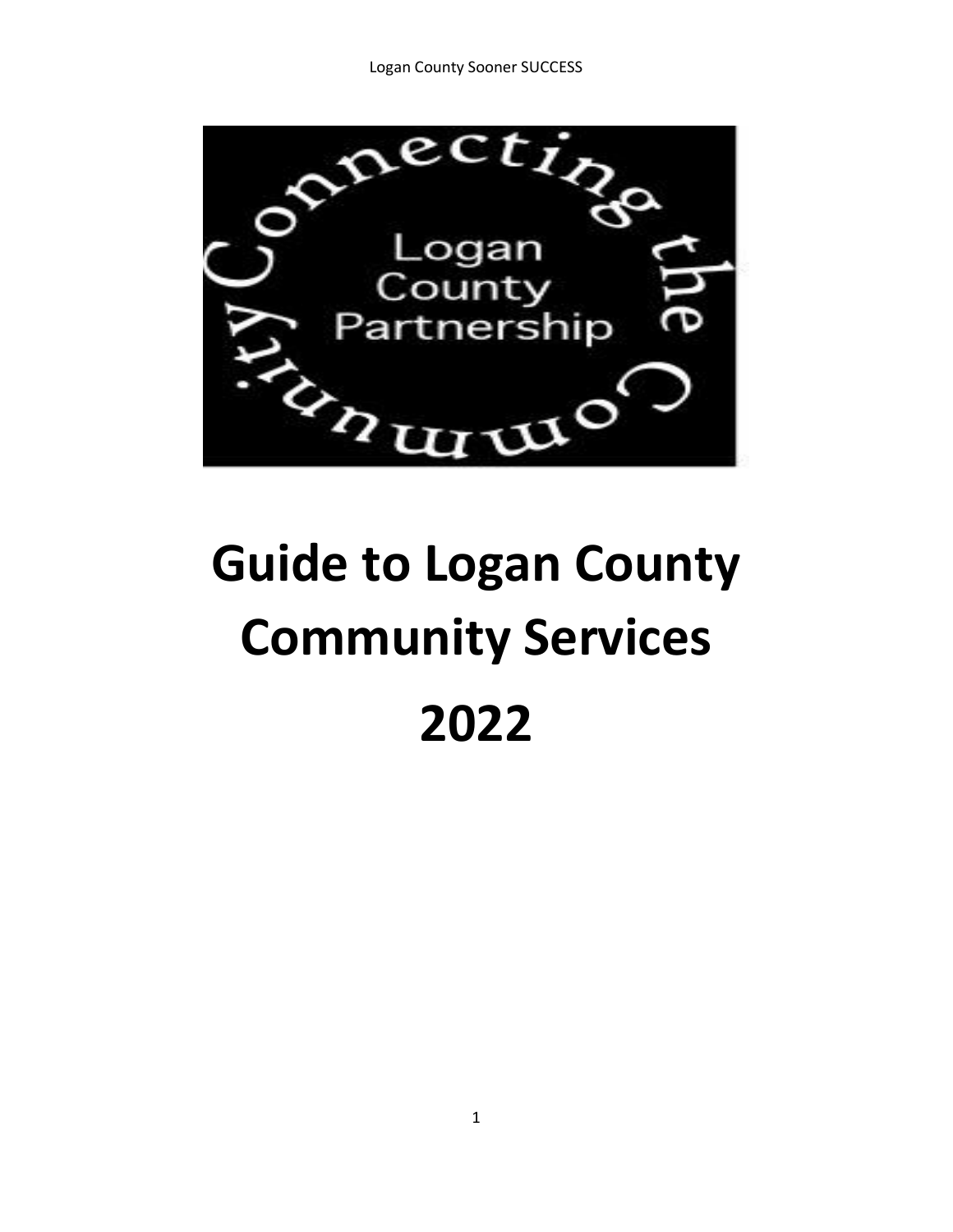#### **RESOURCE GUIDE - 2022**

#### **Sooner SUCCESS**

About the Resource Directory:

This directory is designed to assist families and professionals in finding local resources needed to serve youth in Logan County with special needs.

The information contained in this directory is accurate at the time of printing. To update information, or request additional assistance, contact Brandy Parks, Logan County coordinator,

> at 405-431-0709 or by email at brandy-parks@ouhsc.edu

We are always interested in improving our directory. If you know of additional resources that are not listed, please let us know.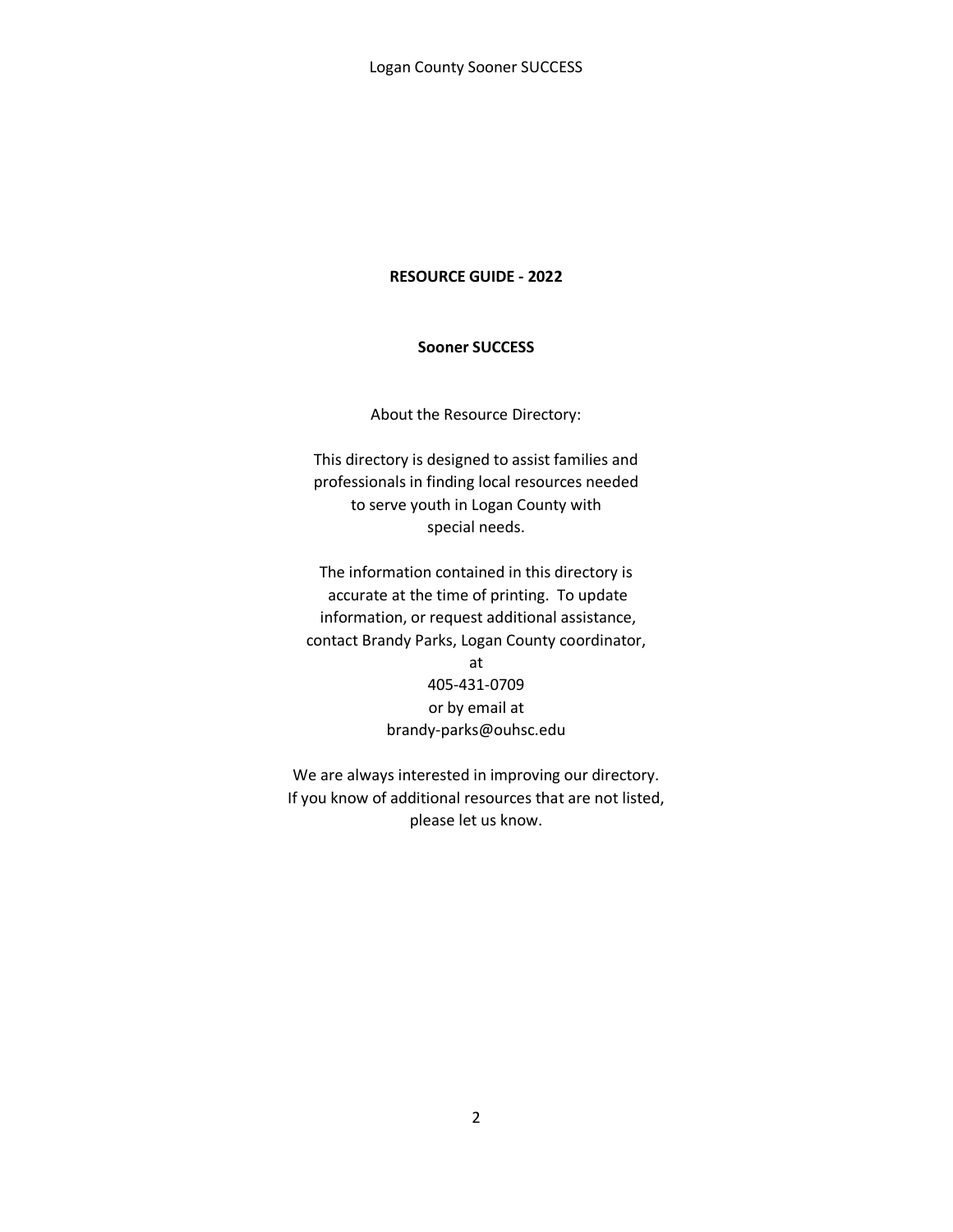# **TABLE OF CONTENTS**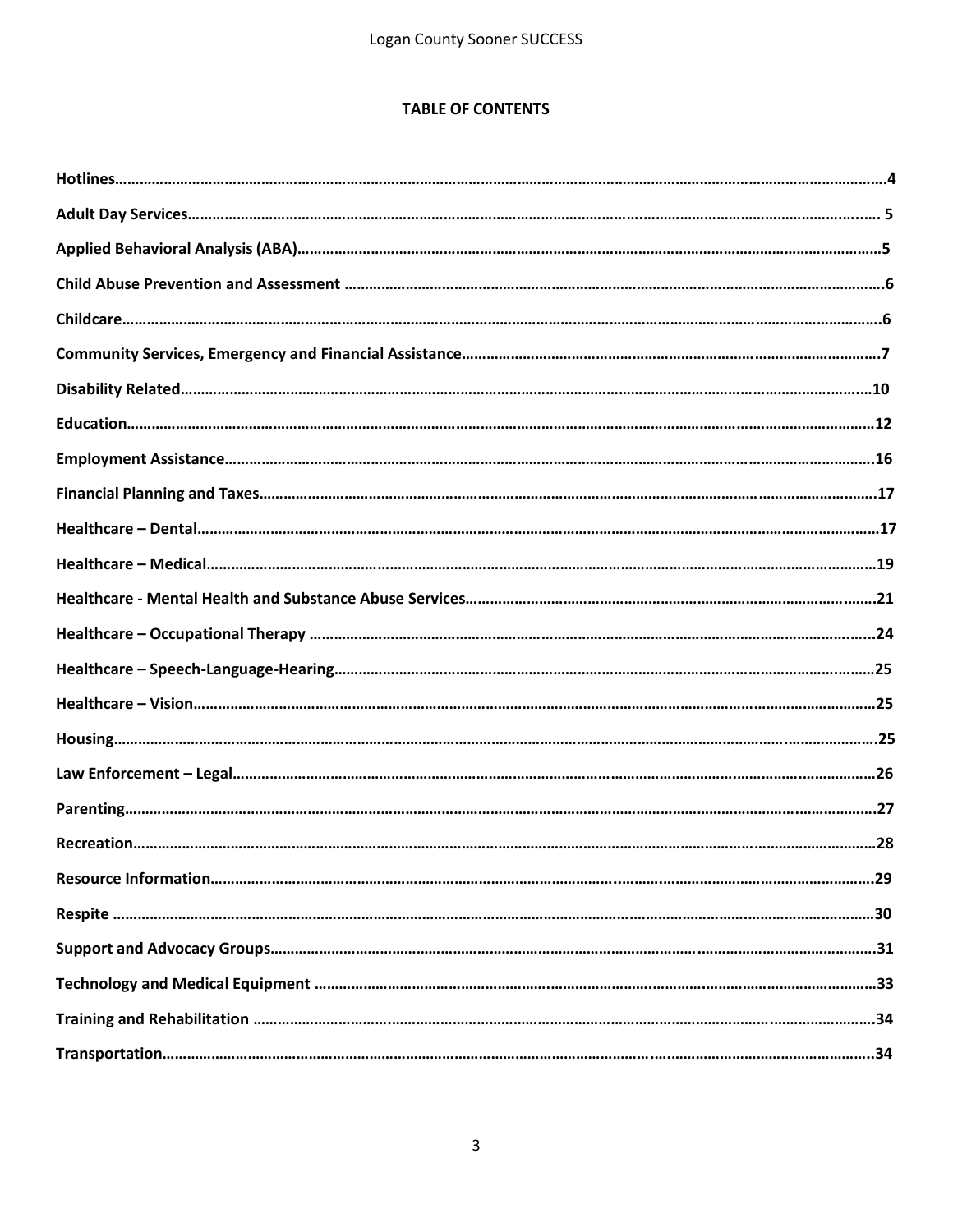# **Hotlines**

| <b>Adult Protective Services (after hours)</b>     | 1-800-522-3511 |
|----------------------------------------------------|----------------|
| <b>AIDS/HIV Statewide Hotline</b>                  | 1-800-535-2437 |
| <b>Crisis Text Line (Text HOME)</b>                | 741741         |
| <b>Domestic Violence National Hotline</b>          | 1-800-799-SAFE |
| <b>HeartLine (service and crisis referrals)</b>    | 211            |
| <b>Missing and Exploited Children</b>              | 1-800-THE-LOST |
| <b>NAMI Hotline (mental health)</b>                | 1-800-950-NAMI |
| <b>OKDHS Child Abuse</b>                           | 1-800-522-3511 |
| <b>Poison Control</b>                              | 1-800-222-1222 |
| <b>Runaway Safeline</b>                            | 1-800-RUNAWAY  |
| <b>Safeline (Sexual Assault or Domestic Abuse)</b> | 1-800-522-SAFE |
| <b>Sexual Assault (RAINN)</b>                      | 1-800-656-HOPE |
| <b>Suicide Prevention</b>                          | 1-800-273-TALK |
| Teen Line (4 pm to 8 pm) (Text TEEN)               | 839863         |
| <b>Tobacco Helpline</b>                            | 1-800-QUIT-NOW |
| <b>USA Gov</b>                                     | 1-844-USA-GOV1 |
| <b>Veterans Crisis Line</b>                        | 1-800-273-8255 |
| <b>Youth Crisis Mobile Response</b>                | 1-833-885-CARE |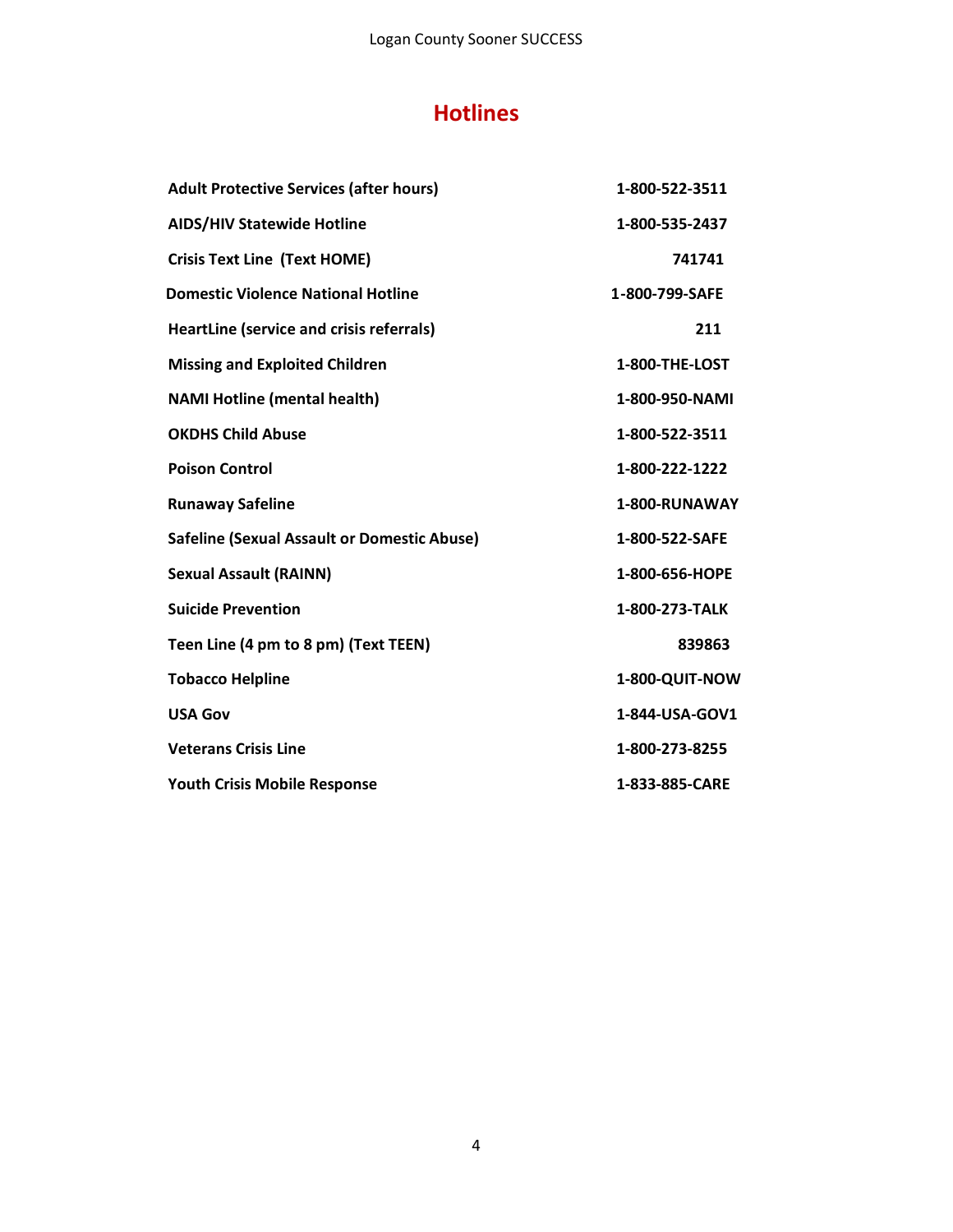# Adult Day Programs

## **Daily Living Center**

3413 Wynn Drive Edmond, OK (405) 792-2401 dailylivingcenters.org

## **Oklahoma Foundation for the Disabled**

Provides transportation, activities, and respite services for adults with developmental disabilities 8421 N. Walker Oklahoma City, OK 73114 (405) 842-6636 [www.okfd.org](http://www.okfd.org/)

#### **Wings**

A special needs community created to provide job training and post-high school educational opportunities for individuals with developmental disabilities. Also offers social clubs. 13700 N. Eastern Edmond, OK 405-242-4646 Wingsok.org

#### **WovenLife**

Intergenerational program offering adult day services for ages 18+ 701 NE 13<sup>th</sup> Street Oklahoma City, OK (405) 239-2525 [http://wovenlifeok.org](http://wovenlifeok.org/)

# Applied Behavioral Analysis (ABA)

# **ACI Learning Centers**

ACI Learning Centers is a behavioral consulting company providing applied behavior analysis (ABA), with an emphasis on verbal behavior, for children with autism spectrum disorders, language delays,

challenging behaviors, and other developmental disabilities. 401 E Memorial Suite 700 Edmond, OK 73114 (800) 345-0448

## **BlueSprig Edmond**

ABA Therapy Clinic 600 Liberty Lane Edmond, OK 405-548-1029

# **Cornerstone Behavioral Health and Pediatric**

**Therapies** ABA, counseling, social skills groups, psychological evaluations 1900 E. 15<sup>th</sup> St Building 800, Suite B Edmond, OK 405-455-6868

#### **Counseling and Behavioral Specialists of Oklahoma**

Provides assessment, diagnostic services, outpatient counseling and ABA services in Stillwater and surrounding areas. 1209 S. Main Street Stillwater, Oklahoma (405) 564-3408

#### **Good Shepherd Catholic School at Mercy**

Serves children with autism and other neurological disorders, provides ABA therapy in a school setting 13404 N. Meridian Avenue Oklahoma City, OK 73120 405-752-2264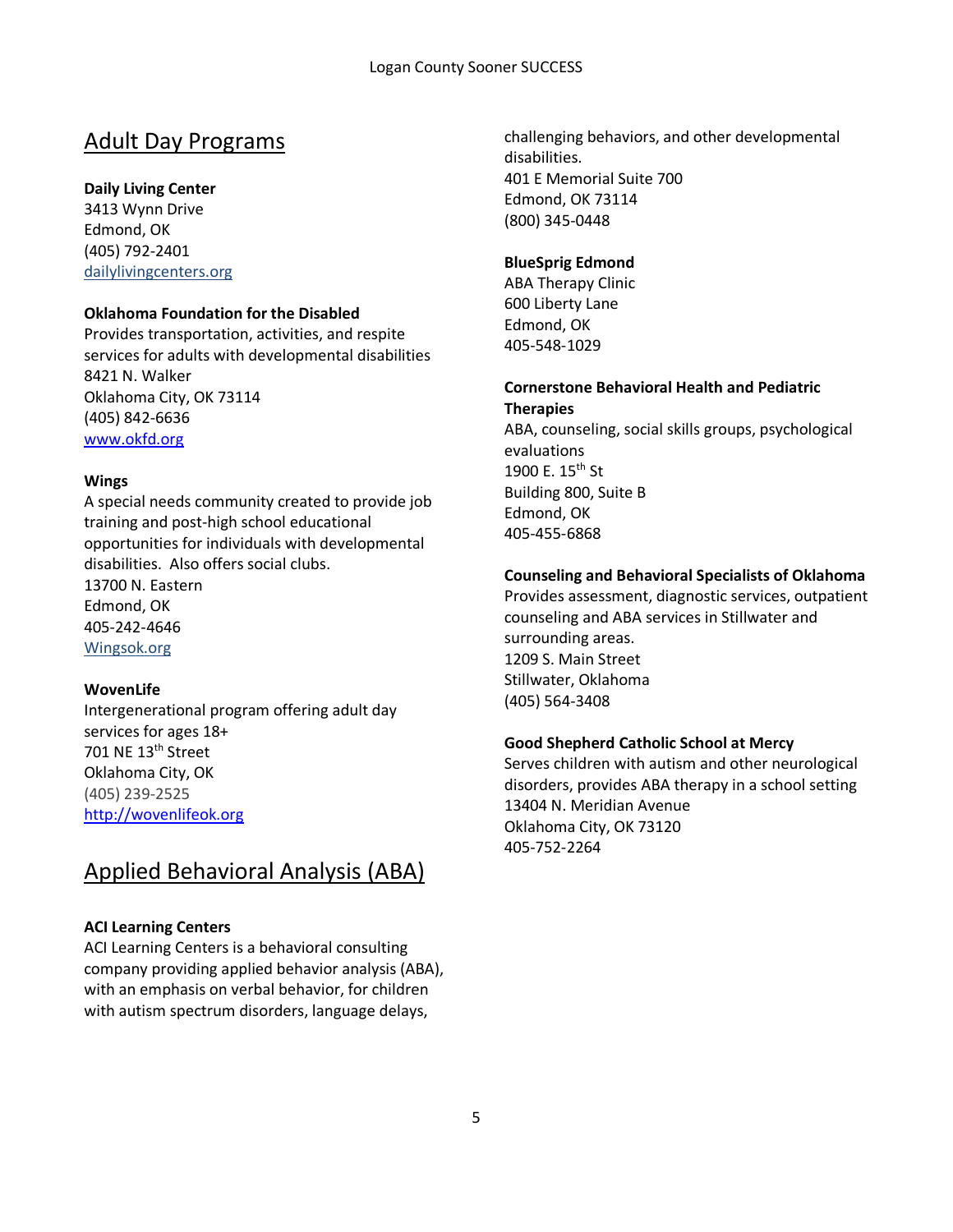## **Nexus Solutions for Autism of Oklahoma**

**Services for individuals** in-home ABA therapy for autism, anxiety, mood disorders and Tourette syndrome**,** parent training**,** social skills groups**,**  educational advocacy**,** and ADHD coaching **Services for schools** individual student consultation**,**  IEP/FBA/BIP development**,** staff training**,**  professional development**,** classroom management coaching**,** and discrete trial/verbal behavior program development coaching for classroom focused on children with Autism; Contact Paul A. Böer, Sr., M.Ed., BCBA 3030 NW Expressway Suite 200 #452 Oklahoma City, OK 73112 405-383-9001 [www.nsgok.com](http://www.nsgok.com/)

# Child Abuse Prevention and Assessment

# **Bethesda, Inc.**

Devoted to helping children and families heal from the trauma of childhood sexual abuse through group and individual counseling, summer camps and educational presentations. 1181 E. Main St. Norman, OK 73071 405-364-0333 [www.bethesdaok.org](http://www.bethesdaok.org/)

#### **Bikers Against Child Abuse**

Exists to provide aid, comfort, safety, and support for children that have been sexually, physically, and emotionally abused. Membership meetings the second Sunday of the month at 2:00 B.A.C.A. Central OK Chapter 8608 NE 10<sup>th</sup> St. Midwest City, OK (405) 388-7755 State Helpline (877-422-2286) Oklahoma.bacaworld.org

## **CASA for kids**

Specially trained volunteers who speak for the best interest of abused and neglected children in the court system 116 North Broad, Suite D Guthrie, OK 73044 (405) 293-6200 [http://www.casaforkids.com](http://www.casaforkids.com/)

# **Center on Child Abuse & Neglect University of Oklahoma Health Sciences Center**

The Center on Child Abuse and Neglect offers assessment and treatment for children who have been abused or neglected, adolescent sex offenders, and women and the children of women who used inappropriate substances during pregnancy.

1200 N. Phillips Ave Oklahoma City, OK (405) 271-8858

# Childcare

# **Child Care Warm-line**

Offers free telephone consultations on topics of concern to child care providers 1-888-574-5437

# **Iowa Tribe of Oklahoma Early Head Start Center Based Services**

Early Head Start offers free child care form 8am-2pm. Full day services are provided from 7am-6pm, with limited slots. Provided are: diapers, wipes, formula and/or breakfast, lunch and snack each day. Give your child an Early Head Start by applying. Accepting applications, Native and Non-Native accepted, Ages: birth- 3 years old 335588 E. 750 Rd Perkins, OK 74059 405-547-5826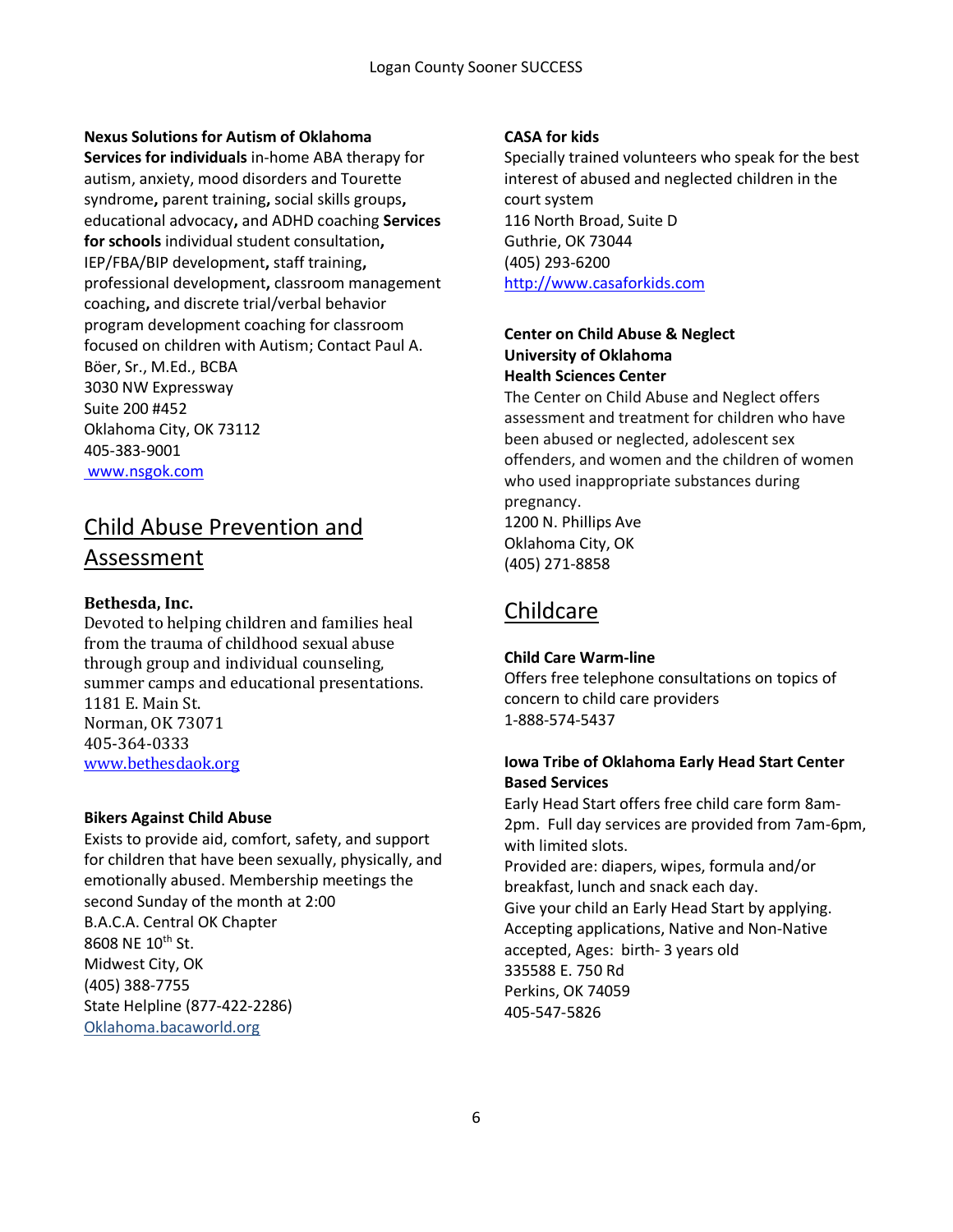#### **Oklahoma Child Care Resource and Referral**

Consumer education, training for child care providers, makes sure families have access to quality care through resource and referral services 2915 N. Classen Blvd, Ste. 405 Oklahoma City, OK 73106 1-888-962-2772 [www.oklahomachildcare.org](http://www.oklahomachildcare.org/)

# **Oklahoma Human Services**

**Logan County Office** Financial assistance for childcare and childcare licensing. 1414 S. Division Guthrie, OK 73044 (405) 264-2700 <https://oklahoma.gov/okdhs.html>

#### **Rainbow Fleet**

Childcare resource and referral, childcare training, technical assistance 1105 N. W 45<sup>th</sup> St Oklahoma City, OK 1-800-438-0008 or (405) 521-1426 rainbowfleet.org

#### **Special Care Inc.**

Inclusive childcare and on-site therapeutic services. 12201 N. Western Oklahoma City, OK 73114 (405) 752-5112

#### **WovenLife**

Intergenerational and inclusive child development program for ages 3 months to 5 years. On-site speech and occupational therapy. 701 NE 13<sup>th</sup> Street Oklahoma City, OK (405) 239-2525 [http://wovenlifeok.org](http://wovenlifeok.org/)

# Community Services, Emergency and Financial Assistance

#### **211 Services Directory**

Information on a multitude of services Phone Number: 211 Navigateresources.net

#### **American Red Cross-Logan County Chapter**

Serving disaster victims, military families and the elderly 219 S. 2<sup>nd</sup> St. Guthrie, OK 73044 (405) 282-1194

#### **Brunch on Noble**

Hosted at First United Presbyterian Church Lunch on Saturdays 10-11am 102 East Noble Avenue Guthrie, OK 1-405-282-0835 <https://www.facebook.com/brunchonnoble/>

#### **Catholic Charities**

Adoption services, unplanned pregnancies, counseling, disaster relief, homeless services, housing, immigration services. 1232 N Classen Blvd Oklahoma City, OK 73106 1-405-523-3000

#### **Clothes for Hugs**

Gives away slightly used clothing. By appointment only. 210 W. Harrison Guthrie, OK 405-410-6481 [www.ClothesForHugs.com](http://www.clothesforhugs.com/)

## **Central Oklahoma Community Action Agency – Logan County**

Helps low-income individuals and families avoid crisis situations in two ways: meeting emergency needs first, then helping families gain selfsufficiency through supportive case management and partnerships with other social service providers. 1524 E Perkins Guthrie, OK 73044 405- 466-8115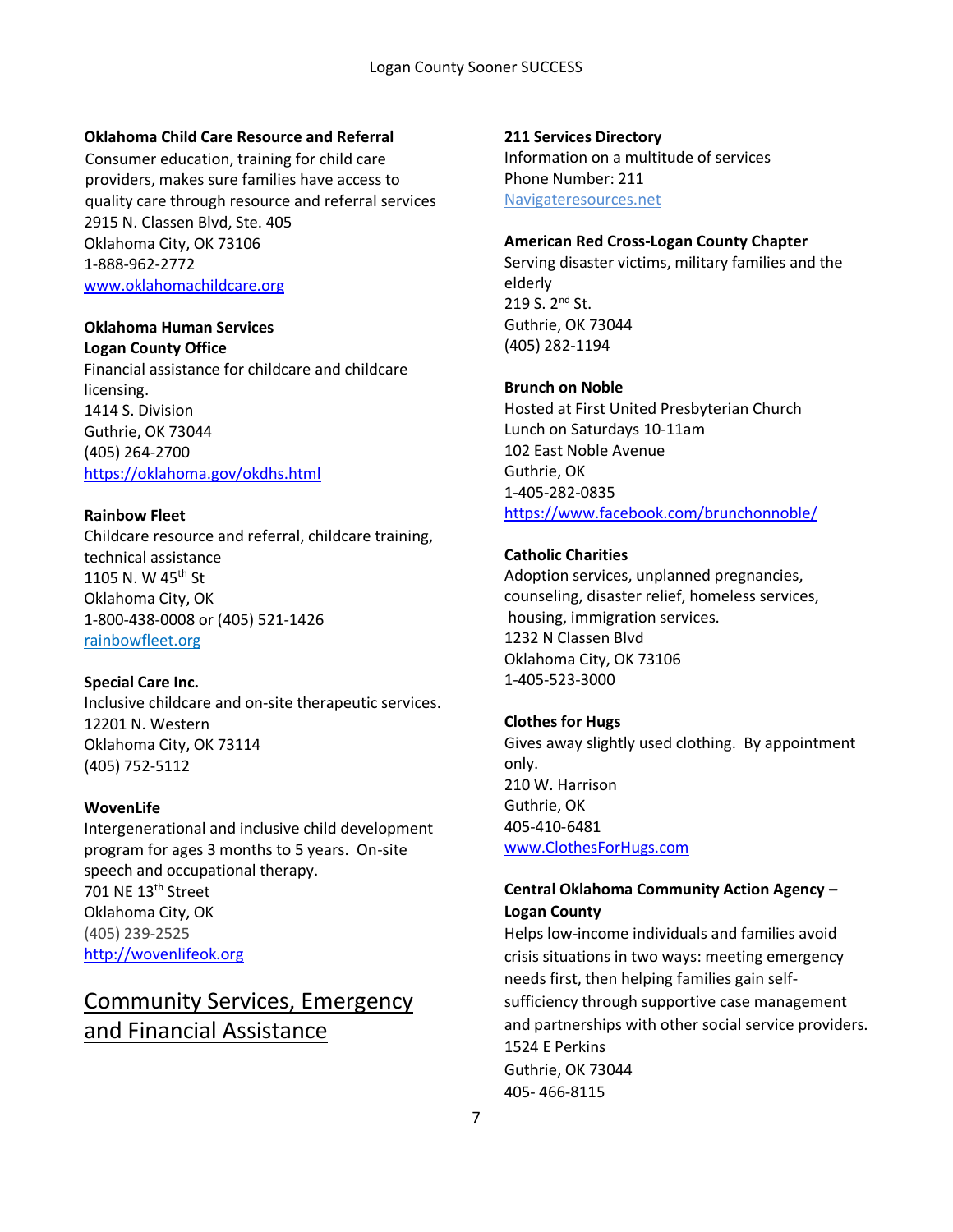#### **God's Food Bank**

Open Wednesdays 11:00 AM to 3:00 PM 402 W. Vilas Guthrie, OK 73044 (405) 260-1412 godsfoodbank.org

#### **Guthrie Chamber of Commerce**

111 W. Oklahoma Ave. Guthrie, OK 405-282-1947

## **Guthrie Housing Authority**

1524 E. Perkins Avenue Guthrie, OK 405-466-8115

#### **Guthrie Police Dept. Victim Services Program**

Provides resource, information, referrals, and supportive services to Victim of Violent crimes in Logan County. You do not have to file a police report to receive services. All services are confidential. 306 West Oklahoma Avenue Guthrie, OK 405-282-0314 or 405-282-1810 24 Non-Emergency 405-282-3535

#### **Hands of Jesus**

Food Pantry Thursday 1:00-5:30 2403 W. Noble Guthrie, OK 73044 (405) 260-3440

#### **Hope House Guthrie**

501 (c)3 Serving hope, moving forward Non-profit organization providing temporary/longterm shelter for those in need with recovery programs, classes, counseling and many other local/non-local community resources.

Men/Women/Children are welcomed! Walk-in lunches/showers available and (2) clothing closets. 1916 E. Perkins Guthrie, OK 73044 (405) 856-9058 [www.hopehouseguthrie.org](http://www.hopehouseguthrie.org/)

#### **Infant Crisis Center**

Provides emergency food, formula and diapers 4224 N. Lincoln Blvd Oklahoma City, OK 73105 (405) 528-3663 [http://www.infantcrisis.org](http://www.infantcrisis.org/)

#### **Insure Oklahoma**

Assists small business owners in providing employees and employees' families with health insurance, and assists sole proprietors (selfemployed), certain unemployed individuals, and working individuals who do not have access to insurance. 1-888-365-3742 [www.insureoklahoma.org](http://www.insureoklahoma.org/)

#### **Langston Community Food Pantry**

401 NW Hale, Suite G Langston, OK 405-466-3444

#### **Langston City/Logan County Stork's Nest**

The Stork's Nest stresses the importance of early and regular prenatal care, offers culturally sensitive prenatal educational classes and encourages healthy-pregnancy activities. Women earn points for healthy pregnancy activities and redeem these for baby care items including diapers, wipes, clothing, bedding, hygiene items, toys, and books. Classes are held on the third Saturday of every month from 9:30AM – 12:30PM 119 E. Washington Street Langston, OK 405-203-7695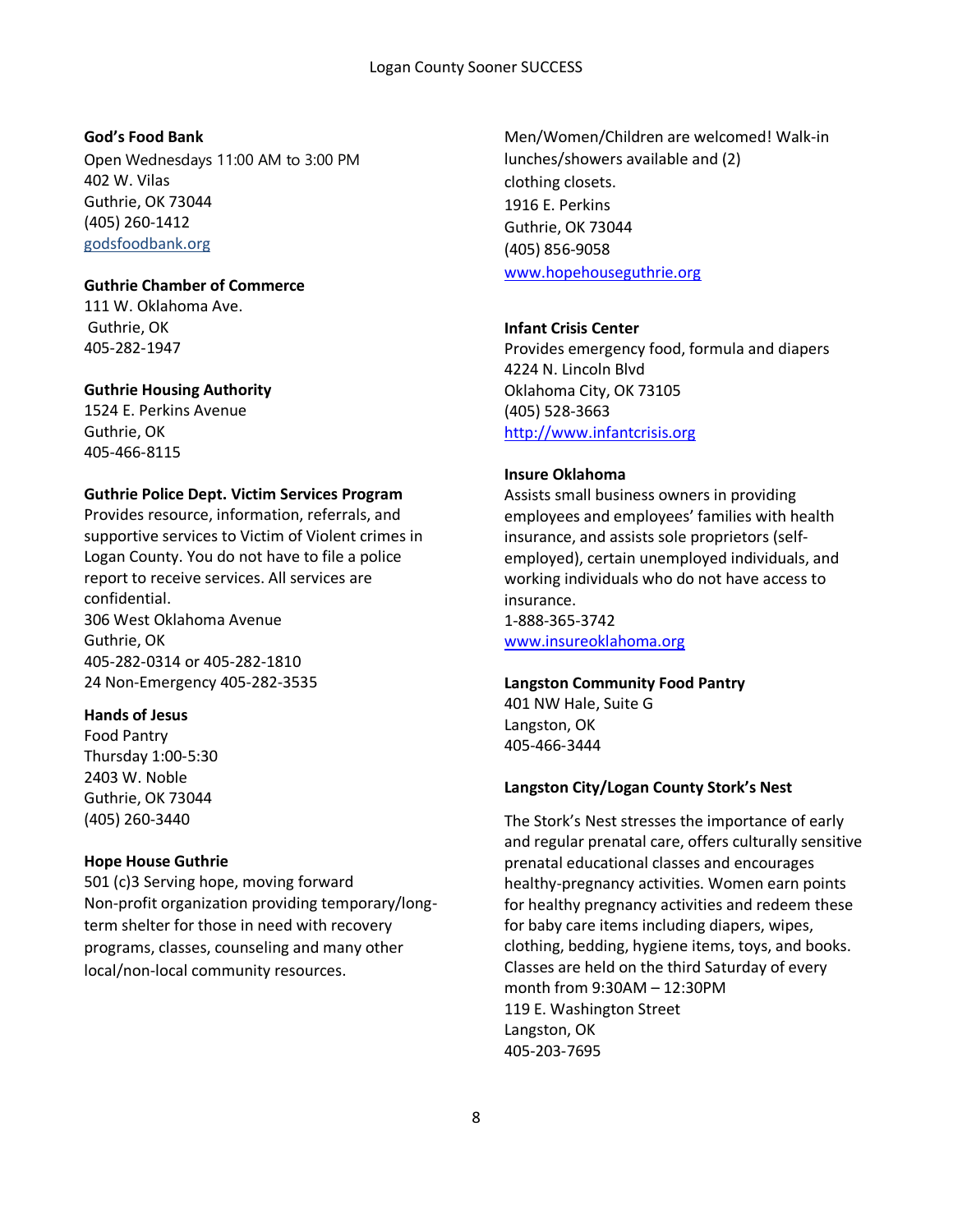#### **Logan Community Services**

Emergency youth shelter care, crisis intervention counseling, drug/alcohol recovery and education, IEP advocacy 4710 S. Division Guthrie, OK 73044 (405) 282-5524 Servinglogan.com

#### **Logan County Area Aging Services**

Provides meals and transportation assistance for individuals 60 and above. Provides assistance for durable medical equipment to individuals 55 and up 1102 E Warner Guthrie, OK 73044 (405) 282-1803

#### **Logan County OSU Cooperative Extensive Service**

Provides educational programs, and information to help solve local issues, promote leadership and manage resources wisely. Programs include: 4-H and youth development, Oklahoma Home and Community Education (OHCE), Master Gardeners, and Master Cattleman 215 Fairgrounds Road, Suite B Guthrie, OK (405) 282-3331 <http://oces.okstate.edu/logan>

#### **Lunch on Noble**

Free lunch Monday-Friday 310 E. Noble Guthrie, OK 73044 (405) 282-0982 [http://www.trinityguthrie.org/outreach/lunch-on](http://www.trinityguthrie.org/outreach/lunch-on-noble/)[noble/](http://www.trinityguthrie.org/outreach/lunch-on-noble/)

# **Maudie Hirschi Shelter -Located at**

**Logan Community Services** Shelter care for children 0-17 4710 S Division PO Box 1558 Guthrie, OK 73044 (405) 282-5524 <https://servinglogan.com/shelter/>

#### **Neighborhood Solutions**

Home repair and improvement assistance for low income individuals, develops neighborhood programs 2003 W. Warner Guthrie, OK 73044 (405) 282-2478

#### **Oklahoma Commission on Children and Youth (OCCY)**

The mission of OCCY "is to improve services to children by: Planning, coordinating and communicating with communities and between public and private agencies; independent monitoring of the children and youth service system; testing models and demonstration programs for effective services" 1111 N. Lee Ave, Suite 500 Oklahoma City, Ok 7310 (405) 606-4900 or 1-866-335-9288

#### **Oklahoma Department of Human Services – Logan County**

S. N. A. P. (Supplemental Nutrition Assistance Program) – applications for food assistance, LIHEAP emergency energy assistance Apply online a[t https://www.okdhslive.org](https://webmail.ouhsc.edu/owa/redir.aspx?C=V37J_bN6EGgZApKOJR2prDGqZj0MSQDtY2WWCM5jkP1B5blfA3rVCA..&URL=https%3a%2f%2furldefense.proofpoint.com%2fv2%2furl%3fu%3dhttps-3A__www.okdhslive.org%26d%3dDwMFAg%26c%3dVjzId-SM5S6aVB_cCGQ0d3uo9UfKByQ3sI6Audoy6dY%26r%3dC5M3lCHmTkEc2kzYjlUb36rGD-YsphdCt_FyvDhrDXY%26m%3dn5yr7-B0K4CnJRp8XULn7ohHZ445ZZ3z2h0oUU9n2xQ%26s%3d6mFl5hA2Eb_JJ8iH2rKNfRV0QgOEh6Vl28o-OlzTHUQ%26e%3d) 1414 S. Division Guthrie, OK 73044 (405) 264-2700 <https://oklahoma.gov/okdhs.html>

#### **Oklahoma Healthy Aging Initiative**

Provides classes and training enhance health and quality of life for older Oklahomans. Works to improve access to geriatric care. (855)227-5928

#### **Oklahoma Lifeline Fund**

Discount telephone, internet, or cell phone. 1-800-377-9450 [https://www.att.com/esupport/article.html#!/wirel](https://www.att.com/esupport/article.html#!/wireless/KM1008768) [ess/KM1008768](https://www.att.com/esupport/article.html#!/wireless/KM1008768)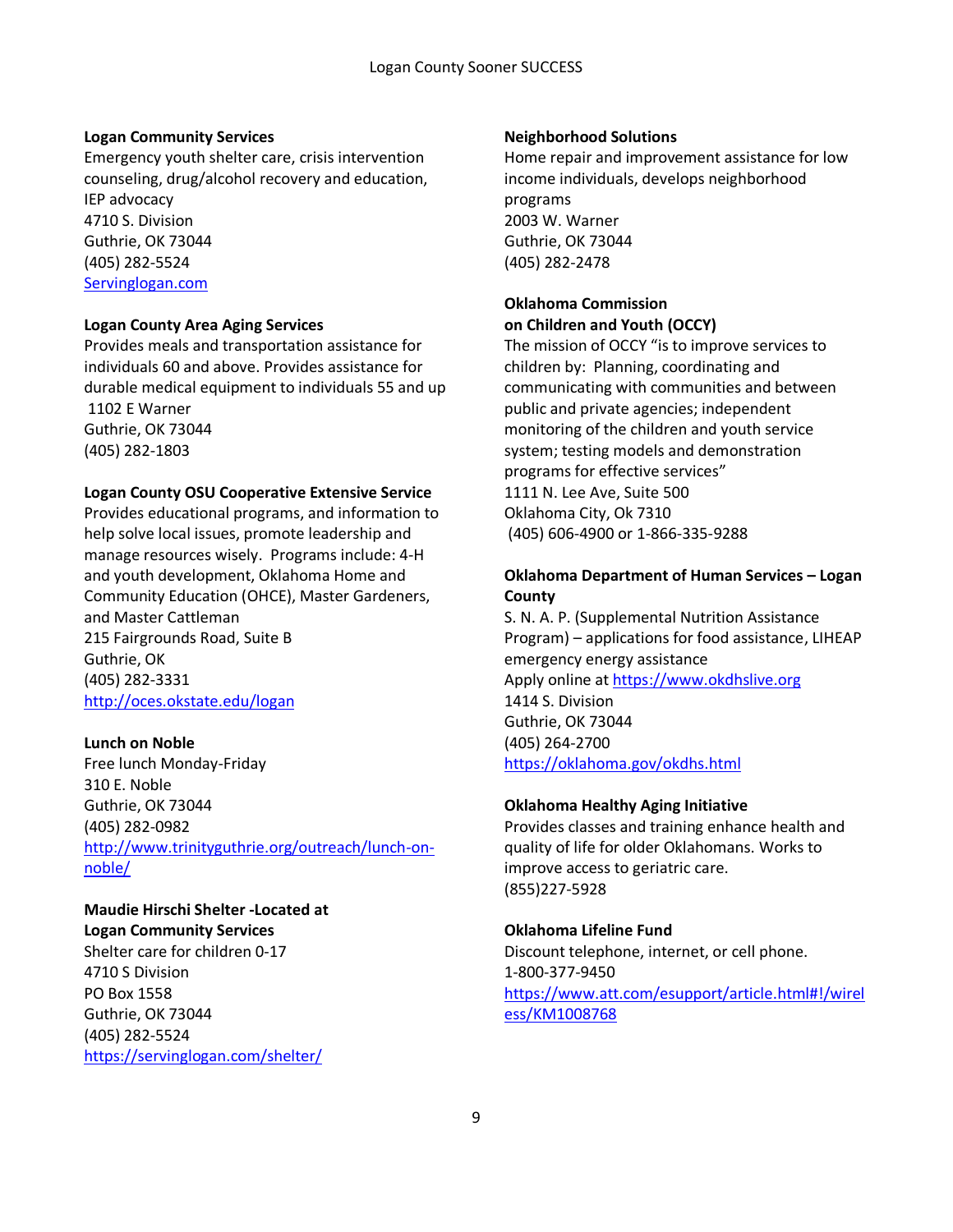## **Oklahoma Successful Adulthood Program (OKSA)**

Provides support services for youth who were in OKDHS or tribal custody on their 18<sup>th</sup> birthday. 1-800-397-2945 <http://www.okil.ou.edu/yes-i-can>

#### **Salvation Army**

1524 E. Perkins Guthrie, OK (405)466-8115

#### **SSVF: Supportive Services for Veteran Families**

Housing assistance, case management, employment consultant, transportation, and veteran's advocacy 405-326-6981

#### **Tobacco Settlement Endowment Trust (TSET)**

Provides grants to schools, state agencies, partner organizations and communities to improve the health of Oklahoma citizens 2800 N. Lincoln Blvd, Suite 202 Oklahoma City, OK 73105 405-521-3888

#### **United Way of Logan County**

Funds results-oriented programs at 10 Partner Agencies 405-236-8441

#### **US Government Questions**

Ask any question about the U.S. government for free. They will get the answer or tell you where to find it. Open between 8:00 AM and 8:00 PM Eastern time, Monday through Friday, except federal holidays. 1-844-USA-GOV1

#### **WIC**

#### **Women Infants Children**

Nutrition assistance and nutrition education Logan County Health Department 215 Fairgrounds Rd., Ste A Guthrie, OK 73044 (405) 282-3485 WIC Hotline 1-888-OKLAWIC

# Disability Related

#### **ABLE Tech**

Provides assistive technology training and services; operates the Oklahoma Durable Medical Equipment Reuse program 1514 W. Hall of Fame Road Stillwater, OK 74078-2026 405-744-9748 800-257-1705 www.okabletech.org

#### **BookShare**

An accessible online library for individuals with print disabilities including vision and learning disabilities <https://www.bookshare.org/cms/get-started>

#### **Center for Learning and Leadership**

Federally designated university center for excellence in developmental disabilities PO Box 26901 Oklahoma City, OK 73190 (405) 271-4500 1-800-627-6827 [www.ouhsc.edu/thecenter/](http://www.ouhsc.edu/thecenter/)

#### **Child Study Center**

Interdisciplinary evaluations, treatment, and consultation for children with special developmental, educational, behavioral, and medical needs. Program of OU Health Science Center 1100 NE 13th Street Oklahoma City, OK 73117 (405) 271-5700 [www.oumedicine.com/csc](http://www.oumedicine.com/csc)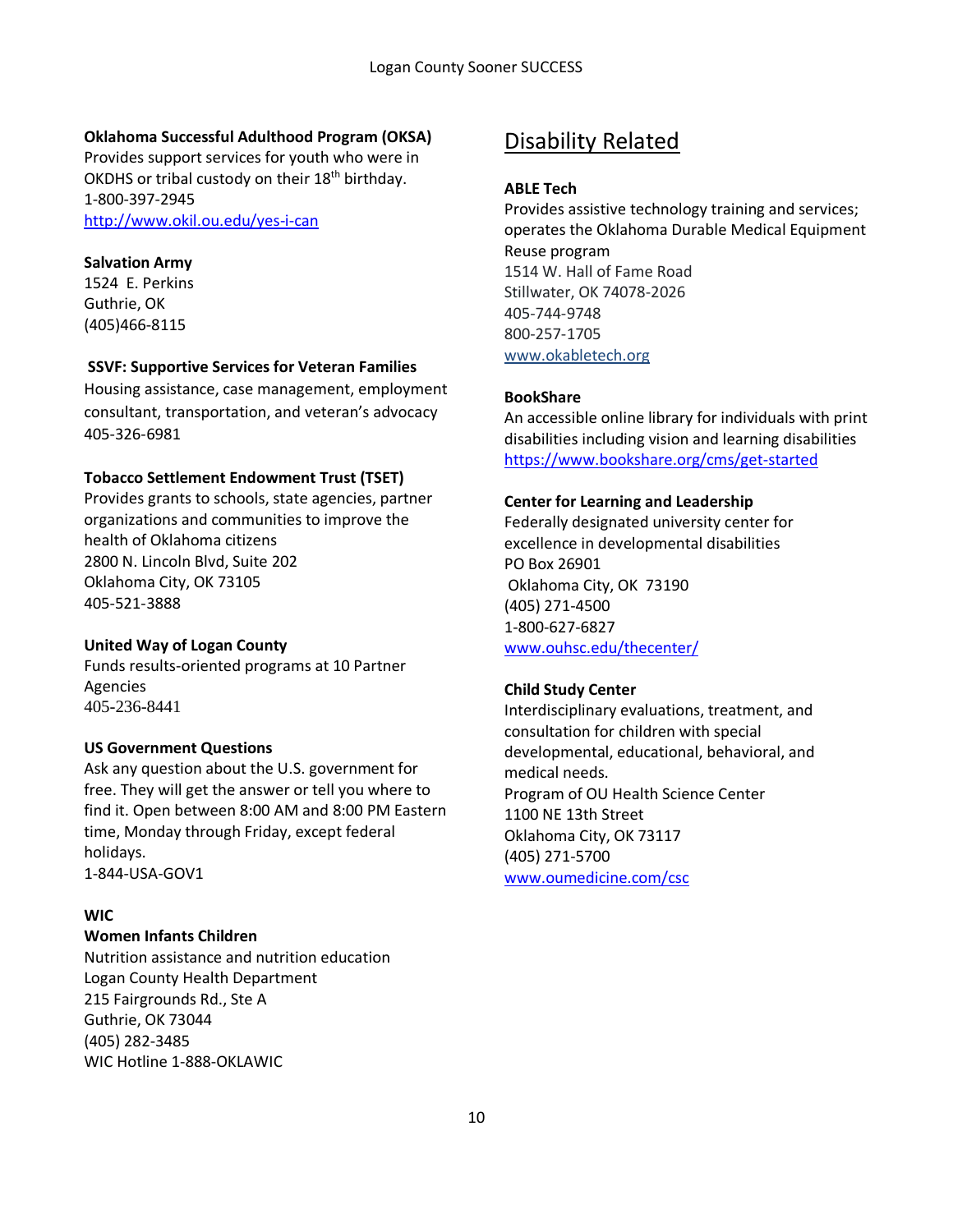#### **Nexus Solutions for Autism of Oklahoma**

**Services for individuals** in-home ABA therapy for autism, anxiety, mood disorders and Tourette syndrome**,** parent training**,** social skills groups**,**  educational advocacy**,** and ADHD coaching **Services for schools** individual student consultation**,**  IEP/FBA/BIP development**,** staff training**,**  professional development**,** classroom management coaching**,** and discrete trial/verbal behavior program development coaching for classroom focused on children with Autism Spectrum **Disorders** 405 NW 30th St Oklahoma City, OK 73018 Contact Paul A. Böer, Sr., M.Ed., BCBA 405-513-3274

#### [www.nsgok.com](http://www.nsgok.com/)

#### **Office of Disability Concerns**

The Office of Disability Concerns (ODC) is an independent state agency whose purpose is to help state government develop policies and services that meet the needs of Oklahomans with disabilities. ODC staff is available to answer questions from individuals, to identify available resources and services by phone, email, letter and fax. 2401 NW 23rd, Ste. 90 Oklahoma City, OK 73107 1-800-522-8224 (405) 521-3756 <https://www.ok.gov/odc/>

## **Oklahoma Human Services Developmental Disabilities Services Division (DDSD)**

Provides services to individuals age 3 and older who have a primary diagnosis of developmental disabilities, assists with medical care through the waiver program, and provides family support assistance payments to those who qualify; PO Box 25352 Oklahoma City, OK 73125 (866) 521-3571 [https://oklahoma.gov/okdhs/services/dd/developm](https://oklahoma.gov/okdhs/services/dd/developmental-disabilities-services.html) [ental-disabilities-services.html](https://oklahoma.gov/okdhs/services/dd/developmental-disabilities-services.html)

## **Oklahoma Department of Rehabilitation Services**

DRS expands opportunities for employment and economic self-sufficiency by helping Oklahomans with disabilities bridge barriers to success at work 235 W. Dennis St. Edmond, OK (405) 657-1800 [www.okdrs.org](http://www.okdrs.org/)

# **Oklahoma Developmental Disabilities Council ODDC**

Can assist with training costs for parents attending conferences or training related to their child's disability. Offers the Partners in Policy Making Class and Youth Leadership Forum 2401 W 23rd St, Ste 74 Oklahoma City, OK 73107 (405) 521-4910 [okddc.ok.gov](http://www.okddc.ok.gov/)

#### **Social Security Administration SSI-Disabled Children's Program**

Provides assistance for children receiving SSI Lakeview Plaza 406 E. Hall of Fame Ave Stillwater, OK 74075 1-888-366-6143

# **Guthrie SoonerStart**

Oklahoma's early intervention program; is designed to meet the needs of families with infants or toddlers with developmental delays birth to age three. For further information or to make an online referral, please visit: [https://sde.ok.gov/soonerstart](https://webmail.ouhsc.edu/owa/redir.aspx?C=EO4pUop8MHg6mqB8v9o3RNdABZMjQrKsv--sw_TdbMVKUb5Qr8_ZCA..&URL=https%3a%2f%2fsde.ok.gov%2fsoonerstart) 215 Fairgrounds Road Guthrie, OK (405)282-3485

#### **TEFRA**

Medicaid benefits available to children with physical or mental disabilities who would not ordinarily be eligible for Supplemental Security Income (SSI) benefits because of their parent's income or resources. (405)522-7752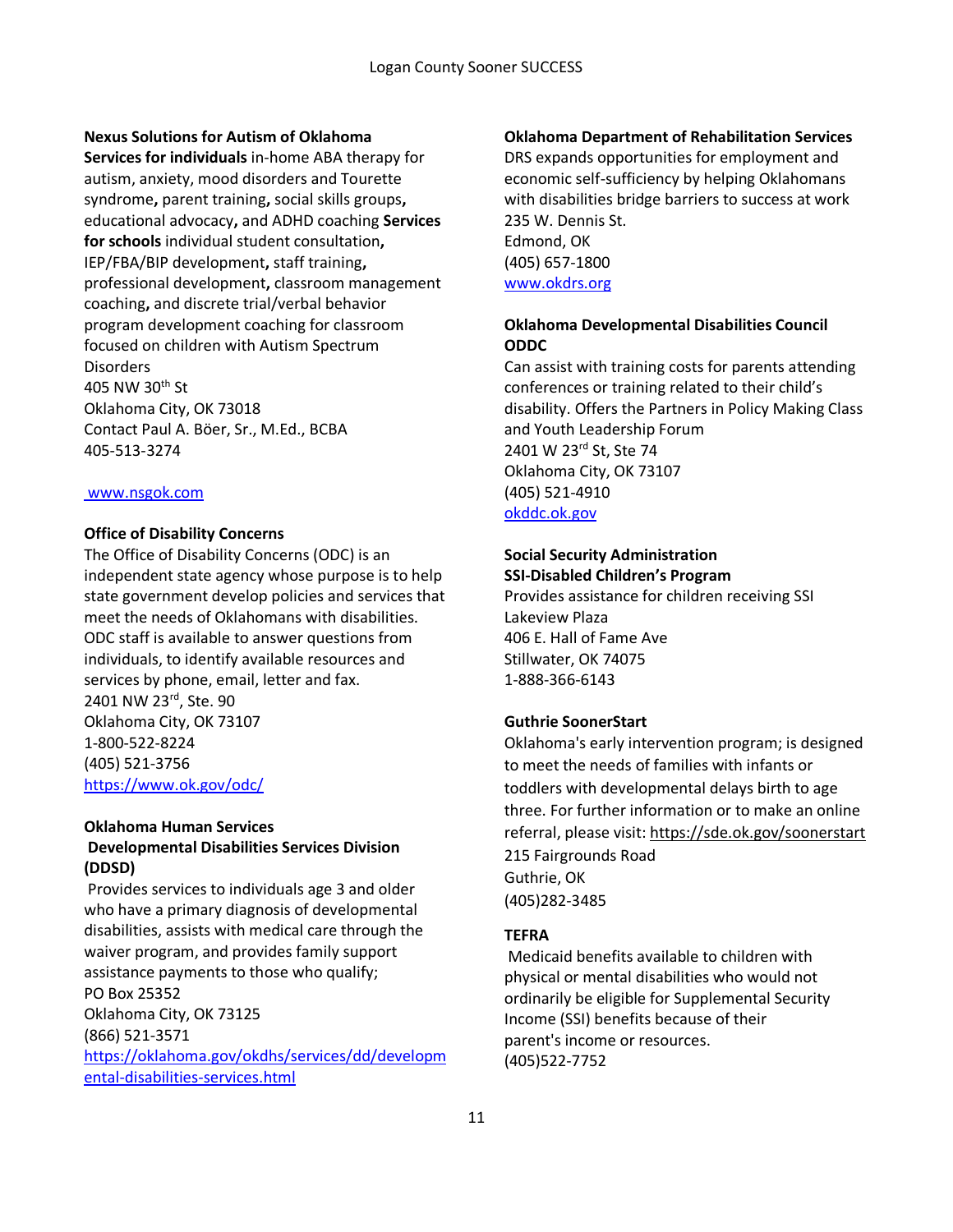# **Telecommunications**

**Relay Services** Telephone services for those with hearing or speech impairments. Dial 711 for service

# **Therapetics Service Dogs of Oklahoma**

Trains service dogs for individuals with physical and psychiatric disabilities 9433 East 51st Street South Tulsa OK 74145 (918) 270-4226 [www.therapetics.org](http://www.therapetics.org/)

## **Woven Life**

Provides services for individuals with autism, developmental disabilities, physical and mental disabilities and other special needs including therapy, training, education and support 701 N.E. 13th Street Oklahoma City, OK 73104 (405) 239-2525 [http://wovenlifeok.org](http://wovenlifeok.org/)

# Education

# **Book Share**

An accessible online library for individuals with print disabilities including vision and learning disabilities <https://www.bookshare.org/cms/get-started>

# **Crescent Community Library**

403 E. Monroe Crescent, OK 73028 (405) 969-3779

# **Guthrie Alternative School – Faver**

Adult Education Classes Mondays and Wednesdays 5:30-8:30pm 1021 E. Perkins Avenue Guthrie, OK (405) 388-2378

# **Guthrie Head Start**

Head Start provides a comprehensive program of health, education, parent involvement, social services Early Head Start programs also include services to low income families with infants and toddlers and pregnant women. Online application: 2700 S. Division St. Guthrie, OK (405)282-1257 [https://ucaphs.mycopa.com/familyPortal/childCare.](https://webmail.ouhsc.edu/owa/redir.aspx?C=vEGzBylqlWSSA5I0Esfg3C6YT_n_LWKqzWNafkoGTmT2OjbZScHYCA..&URL=https%3a%2f%2furldefense.proofpoint.com%2fv2%2furl%3fu%3dhttps-3A__ucaphs.mycopa.com_familyPortal_childCare.epl%26d%3dDwMFaQ%26c%3dVjzId-SM5S6aVB_cCGQ0d3uo9UfKByQ3sI6Audoy6dY%26r%3dC5M3lCHmTkEc2kzYjlUb36rGD-YsphdCt_FyvDhrDXY%26m%3doT6N7zyCCVUnQ7uYF_jnlGD9j3TI0D-V17o-xHx6NQE%26s%3dphP5XIh5jJwNtPOyctL4lTI2_oigcK95xIXBNCqBP4Y%26e%3d) [epl](https://webmail.ouhsc.edu/owa/redir.aspx?C=vEGzBylqlWSSA5I0Esfg3C6YT_n_LWKqzWNafkoGTmT2OjbZScHYCA..&URL=https%3a%2f%2furldefense.proofpoint.com%2fv2%2furl%3fu%3dhttps-3A__ucaphs.mycopa.com_familyPortal_childCare.epl%26d%3dDwMFaQ%26c%3dVjzId-SM5S6aVB_cCGQ0d3uo9UfKByQ3sI6Audoy6dY%26r%3dC5M3lCHmTkEc2kzYjlUb36rGD-YsphdCt_FyvDhrDXY%26m%3doT6N7zyCCVUnQ7uYF_jnlGD9j3TI0D-V17o-xHx6NQE%26s%3dphP5XIh5jJwNtPOyctL4lTI2_oigcK95xIXBNCqBP4Y%26e%3d)

# **Guthrie Public Library**

Serves all of Logan County. To obtain a library card; visit the library, fill out an application. You will need proof of a Logan County address such as a photo ID and a bill, check, piece of mail, etc. that states the applicant's name and current address. Services include public access computers, wireless internet access, notary public and events for children, tweens, teens and adults 201 N. Division Guthrie, OK 73044 (405) 282-0050

# **Logan County Home Educators**

Homeschool support; co-op classes PO Box 361 Guthrie, OK (405)626-6559 [www.LCHEOK.org](http://www.lcheok.org/)

# **Logan County OSU Cooperative Extensive Service**

Provides educational programs, and information to help solve local issues, promote leadership and manage resources wisely. Programs include: 4-H and youth development, Oklahoma Home and Community Education (OHCE), Master Gardeners, and Master Cattleman 215 Fairgrounds Road, Suite B Guthrie, OK (405) 282-3331 <http://oces.okstate.edu/logan>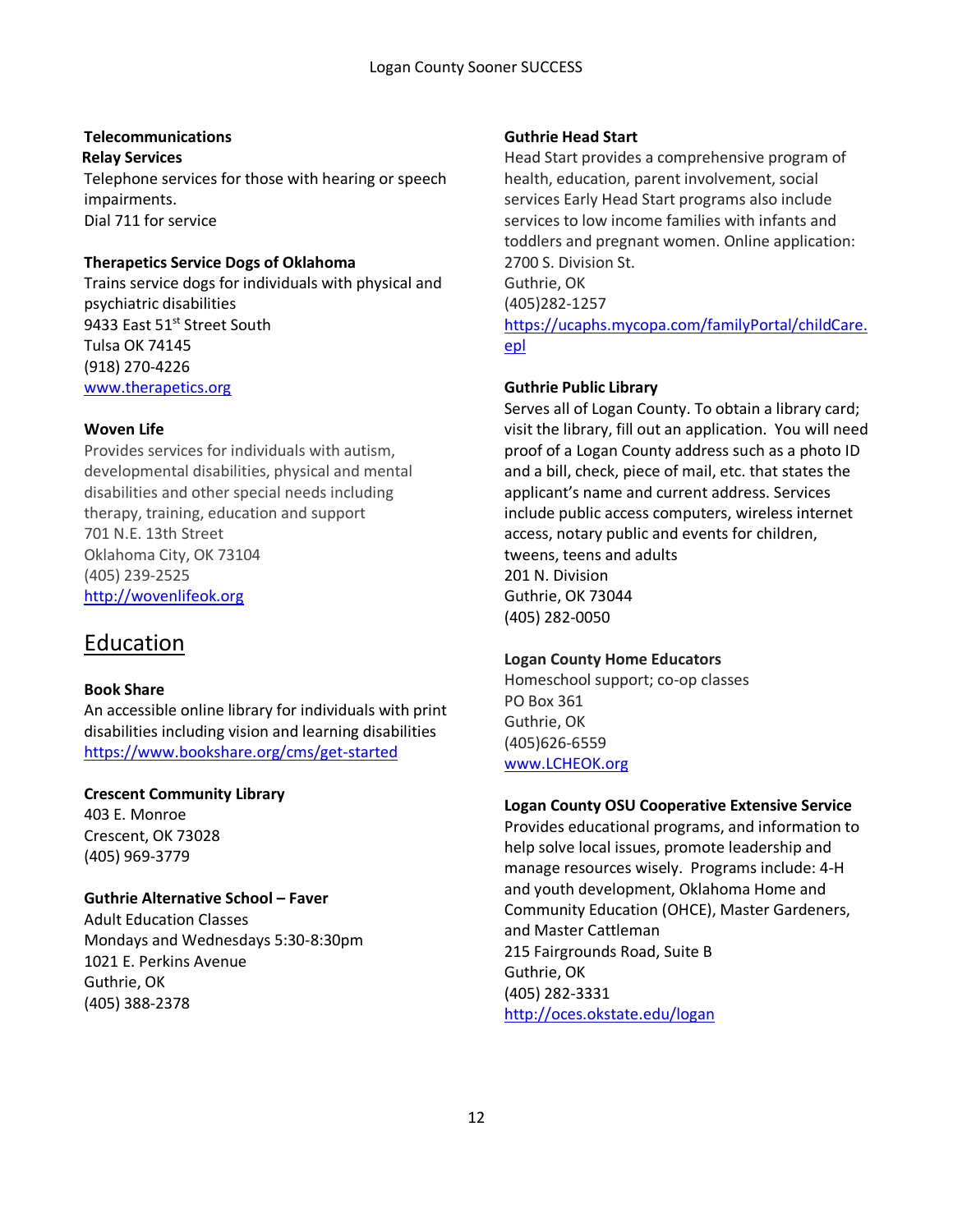#### **Logan County 4-H**

The Oklahoma 4-H Program is committed to positive youth development by providing young people with opportunities to belong to an organization where they can grow as individuals and master new skills that will benefit them throughout life, with the goal of participants giving back to their community through service 215 Fairgrounds Rd, Ste. B Guthrie, OK 73044 Phone: (405) 282-3331

## **National Center for Disability Education and Training**

Through innovative training, direct service, and cutting-edge research, NCDET advances independent living, employment, and career opportunities for people with disabilities 3200 Marshall Ave, Suite 201 Norman, OK 73072 405-325-0158 [http://ncdet.ou.edu](http://ncdet.ou.edu/)

# **Oklahoma Library for the Blind and Physically Handicapped**

Provides "talking books" to individuals who are blind or who have physical disabilities 300 NE 18th St Oklahoma City, OK 73105**73105** (405) 521-3514, (405) 521-4672 (TDD) 1-800-523-0288 <http://olbph.org/>

#### **Oklahoma Parent Center**

Federally funded Parent Training and Information Center. The staff is there to help you navigate the Special Education maze and provide you with the information and tools you need to be an informed and active participant in your child's education. 223 North Broadway P.O. Box 512 Holdenville, Oklahoma 74848 877-553-4332 or (405) 379-6015

[http://oklahomaparentscenter.org](http://oklahomaparentscenter.org/)

## **Oklahoma Parent Teacher Association THE LOCAL PARENT TEACHER ASSOCIATION**

The PTA at the local level is linked to the Oklahoma PTA and National PTA, forming a nationwide network of members working on behalf of all children and youth. Because of its connections to the Oklahoma and National PTAs, the local PTA is a valuable resource to its school community with (1) access to programs to benefit children, youth, and their families, and (2) the recognition and size to influence the formulation of laws, policies, and practices—education or legislative. 8524 S. Western, Ste. 107 Oklahoma City, OK 73139 (405) 681-0750 www.okpta.org

#### **Oklahoma School for the Blind**

Tuition free school for blind or visually impaired students pre-K -12<sup>th</sup> grade 3300 Gibson Muskogee, OK 74403 (918) 781-8200 or 1-877-229-7136 [www.osb.k12.ok.us](http://www.osb.k12.ok.us/)

#### **Oklahoma School for the Deaf**

1100 E Oklahoma St Sulphur, OK 73086 1-580-622-4900 [www.osd.k12.ok.us](http://www.osd.k12.ok.us/)

# **Oklahoma State Department of Education**

**Special Education Services** 2500 N. Lincoln Blvd. Oklahoma City, OK 73105 (405)521-3351 <http://sde.ok.gov/sde/special-education>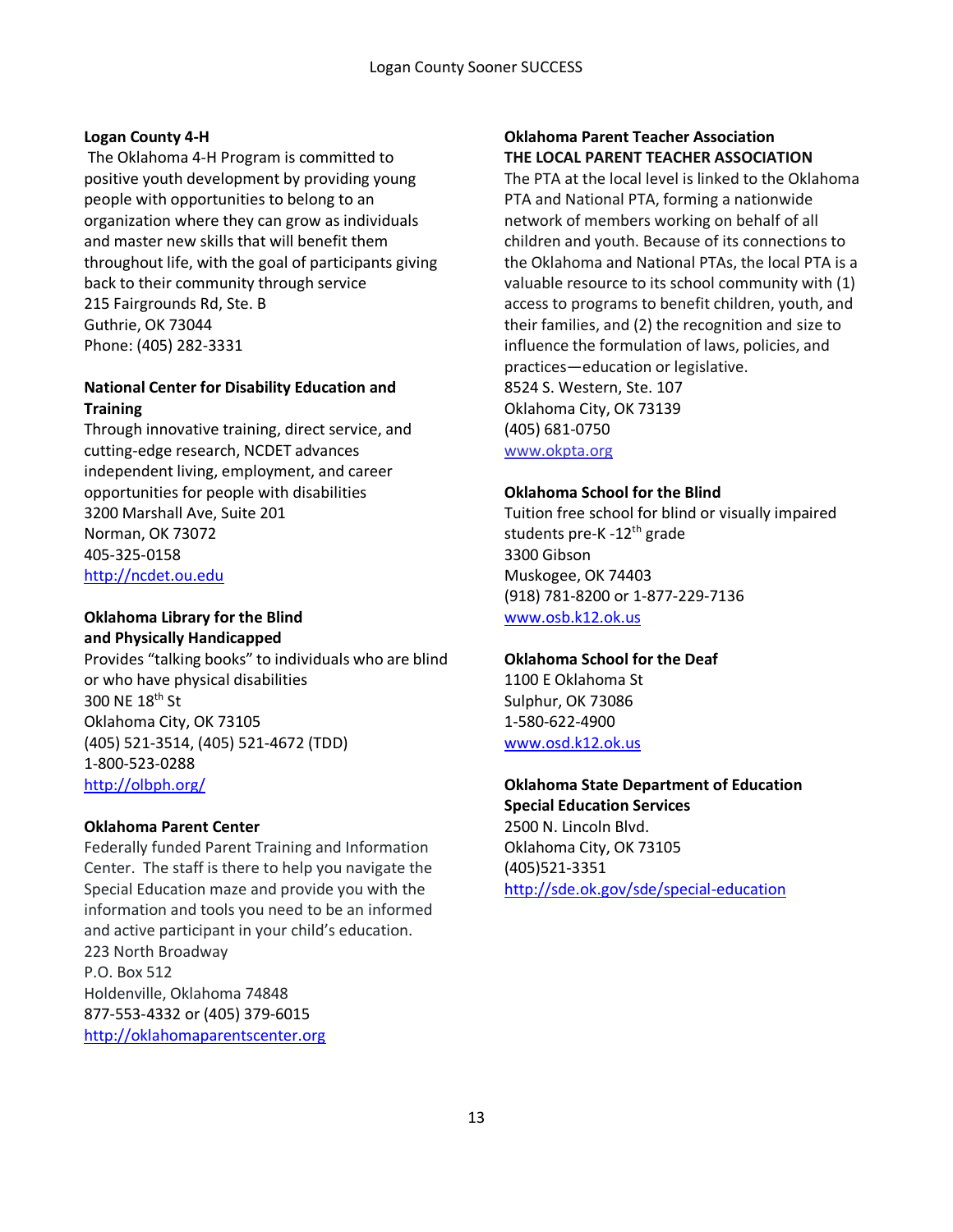#### **Payne Education Center**

Offers teacher training on dyslexia across Oklahoma including Oklahoma City, Tulsa and Ardmore. Provides on-site training for schools. Website offers a parent packet as well as a listing of testing centers, tutors, support groups, & other resources. 10404 Vineyard Blvd., Suite A Oklahoma City, OK 73120 (405) 755-4205 [www.payneeducationcenter.org/](http://www.payneeducationcenter.org/)

#### **ReadWrite Center**

Wendy Stacy, M.S. CCC-SLP, CALT Provides evaluation and treatment for speechlanguage disorders and dyslexia. Utilizes Orton-Gillingham methods for literacy intervention. 3200 N Walker Ave Oklahoma City, OK (405) 849-5680

#### **Simple Life Center**

Offers free tutoring services, classes, and activities 324 N 19th St. Guthrie, OK 73044 (405) 318-9892

#### **Special Education Resolution Center**

Assists school districts and parents in settling disputes regarding IEP's, provide IEP facilitation, mediation, trainings, and due process hearings 9726 E. 42<sup>nd</sup> Street, Suite 203 Tulsa, OK 74146 918-270-1848 or 888-267-0028 [www.okabletech.org/education-services/serc/](http://www.okabletech.org/education-services/serc/)

# Higher Education and Continued Education

#### **Dale Rogers Training Center**

Vocational training center for individuals with disabilities. Offers summer camp program, paid training opportunities and community employment. 2501 N. Utah Ave. Oklahoma City, OK 73107 (405) 946-4489, (405) 947-3872 (TTY) [www.drtc.org](http://www.drtc.org/)

## **Guthrie Job Corps Center**

Residential vocational training center. 3106 W University Guthrie, OK 73044 (405) 282-9930 or 1-800-733-JOBS [http://guthrie.jobcorps.gov](http://guthrie.jobcorps.gov/)

## **Langston University**

Four year university. P.O. Box 1500 Langston, OK 73050 1-877-466-2231

## **Meridian Technology Center**

Vocational education 1312 S Sangre Rd Stillwater, OK 74074 (405) 377-3333 <https://www.meridiantech.edu/>

#### **Oklahoma Association on Higher Education and Disability**

Provides information for individuals with disabilities considering higher education. Offers a scholarship for individuals with disabilities PO Box 42152 Oklahoma City, OK 73123 405-206-2648 <https://www.ahead-ok.org/>

#### **Opportunity Orange Scholars**

Serves individuals aged 18 to 26 who have an intellectual disability and do not meet OSU's degree-seeking admission criteria, students admitted into the academic program can pursue a two-year, non-degree Certificate in Career and Community Studies. Students will be fully immersed in the OSU experience, as they live and learn on campus. 233 Nancy Randolph Davis

Oklahoma State University Stillwater, OK 74078 (405)744-5057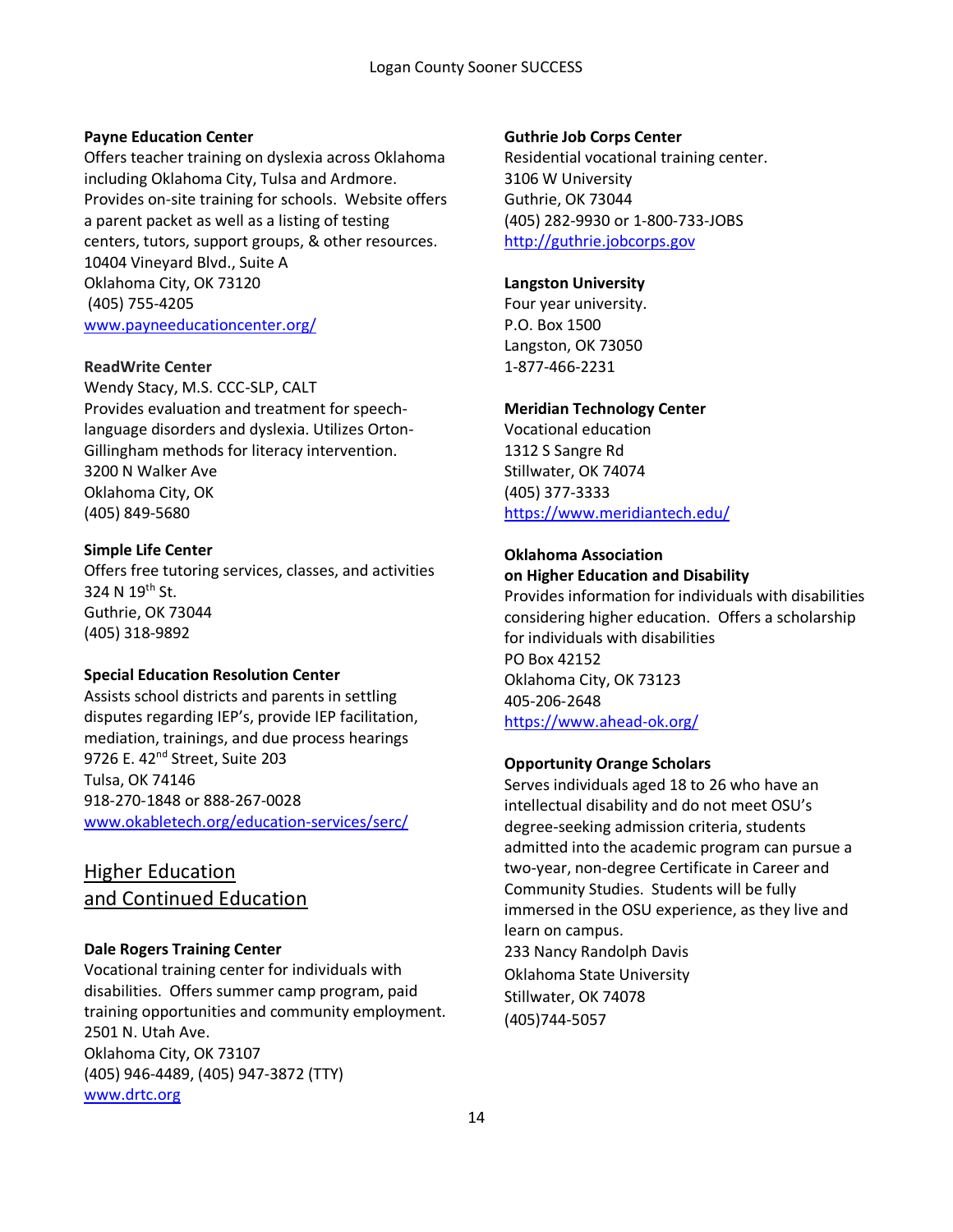#### **RiverHawks Scholar Program**

On the campus of Northeastern State University, 4 year, fully inclusive certificate program for students with mild/moderate intellectual or developmental disabilities

(918) 444-3711

#### **Sooner Works**

Comprehensive integrated program for students ages 18-26 with an intellectual or developmental disability who desire a postsecondary experience on a college campus. 405- 325-4543

#### **University of Central Oklahoma**

Four-year university 100 N University Dr. Edmond, OK 73034 (405) 974-2000 [www.uco.edu](http://www.uco.edu/index.asp)

# Private Schools

#### **Colere Academy**

219 S. Drexel Guthrie, OK 73044 (405) 549-2611

#### **Good Shepherd School at Mercy**

Serves children with autism spectrum disorder; provides ABA therapy 405-752-2264 13404 N. Meridian Avenue Oklahoma City, OK 73120 405-752-2264

#### **Grace Christian Academy**

Pre-K  $-12^{th}$  grade 300 North Midwest Blvd. Guthrie, OK 73044 (405) 696-8761

#### **Woven Life**

Full day inclusive program for children ages 3-6; including pre-K and kindergarten 405-239-2525

# Public Schools

#### **Coyle Public Schools**

700 S. Cottingham PO Box 287 Coyle, OK 73027 (405) 466-2242 [www.coyle.k12.ok.us/](http://www.coyle.k12.ok.us/)

**Crescent Public Schools**

106 N. Magnolia Crescent, OK 73028 (405) 969-3738 <http://crescentok.com/>

## **Epic Charter Schools**

Statewide virtual school, preK-12<sup>th</sup> 1900 Northwest Expressway R3 Oklahoma City, OK (405)749-4550 **E-School**  Virtual charter school 2403 S. Division Suite B Guthrie, OK (833) 203-4300

#### **Oklahoma Virtual Charter Academy**

Statewide virtual school 1160 S. Douglas Blvd. Midwest City, OK (405) 259-9478

#### **Guthrie Public Schools**

**Guthrie Public Schools Administration** 802 E. Vilas Guthrie, OK 73044 (405) 282-8900 [http://www.guthrieps.net](http://www.guthrieps.net/)

# **Central Elementary School**

321 E. Noble Avenue Guthrie, OK 73044 (405) 282-0352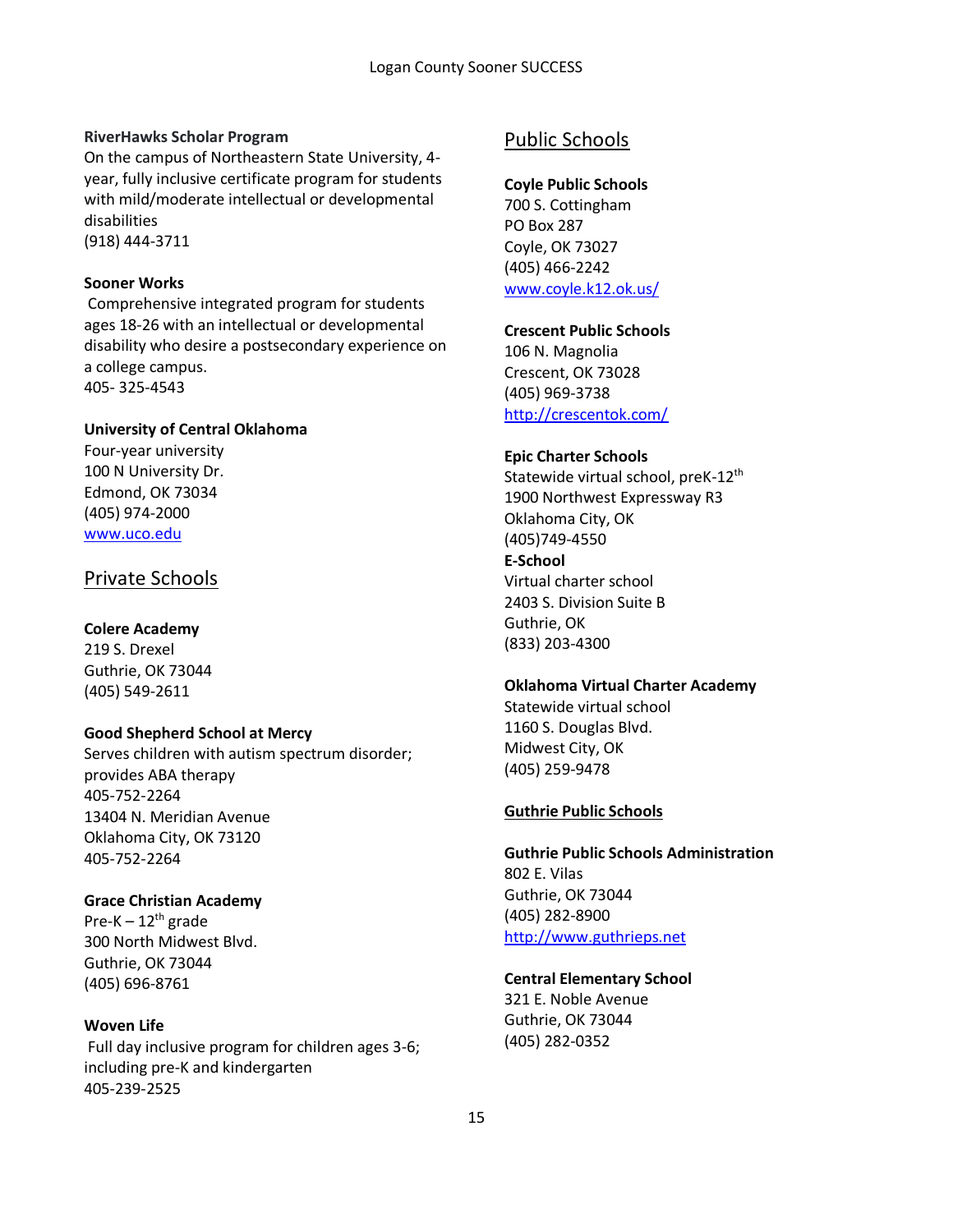#### **Charter Oak Elementary School**

4900 E. Charter Oak Guthrie, OK 73044 405-282-5964

**Cotteral Elementary School** 2001 W. Noble Guthrie, OK

(405) 282-5928

**Faver Alternative School** 1021 E. Perkins Guthrie, OK 73044 (405) 282-5941

**Fogarty Elementary School** 902 N. Wentz Guthrie, OK 73044 (405) 282-5923

**Guthrie High School** 200 Crooks Drive Guthrie, OK 73044 (405) 282-5906

**Guthrie Junior High School** 705 E. Oklahoma Guthrie, OK 73044 (405) 282-5936

**Guthrie Upper Elementary School (GUES)** 1615 N. Walnut Guthrie, OK 73044 (405) 282-5924

#### **Mulhall – Orlando Public Schools**

Elementary School 100 East Main Orlando, Oklahoma 405-649-2000

High School 215 South Lewis Mulhall, Oklahoma (580) 455-2211 <http://www.m-opanthers.org/>

# Employment Assistance

#### **AARP Foundation / SCSEP**

Assists low-income, unemployed individuals over age 55 to find work. 3838 NW 36th St., STE 202 Oklahoma City, OK 73112 Phone: 405-879-3899

#### **Central Oklahoma Workforce Investment Board**

The central hub for connecting to what's next in your career. A non-profit organization dedicated to helping to create opportunities through numerous resources, personalized coaching and connection with potential employers. Guthrie Workforce Office 114 W Harrison, Ste 104 Guthrie, OK 73044 405 260-2674 [http://cowib.org/](https://webmail.ouhsc.edu/owa/redir.aspx?C=Oyla3EbWd-xagSPnq5vUosjteLSaK-GqQYt4g5X-KepvfrfC55LXCA..&URL=https%3a%2f%2furldefense.proofpoint.com%2fv2%2furl%3fu%3dhttp-3A__cowib.org_%26d%3dDwMFAg%26c%3dVjzId-SM5S6aVB_cCGQ0d3uo9UfKByQ3sI6Audoy6dY%26r%3dC5M3lCHmTkEc2kzYjlUb36rGD-YsphdCt_FyvDhrDXY%26m%3d0C6Jw64UbzItNBYm7cr7dGEJqB2ns_wELTbz9QZNvG4%26s%3dE1JhKMBliEUY_13qlOBcdb0k4NbrrbIPpk86YtOVAfA%26e%3d)

#### **Dale Rogers Training Center**

The oldest and largest community vocational training employment center in Oklahoma for individuals with disabilities. 2501 N. Utah Ave. Oklahoma City, OK 73107 (405) 946-4489, (405) 947-3872 (TTY) [www.drtc.org](http://www.drtc.org/)

#### **EARC**

**Employment and Residential Centers** Provides vocational and residential job training to adults with developmental disabilities. 10 E 9th Edmond, OK 73034 (405) 341-7132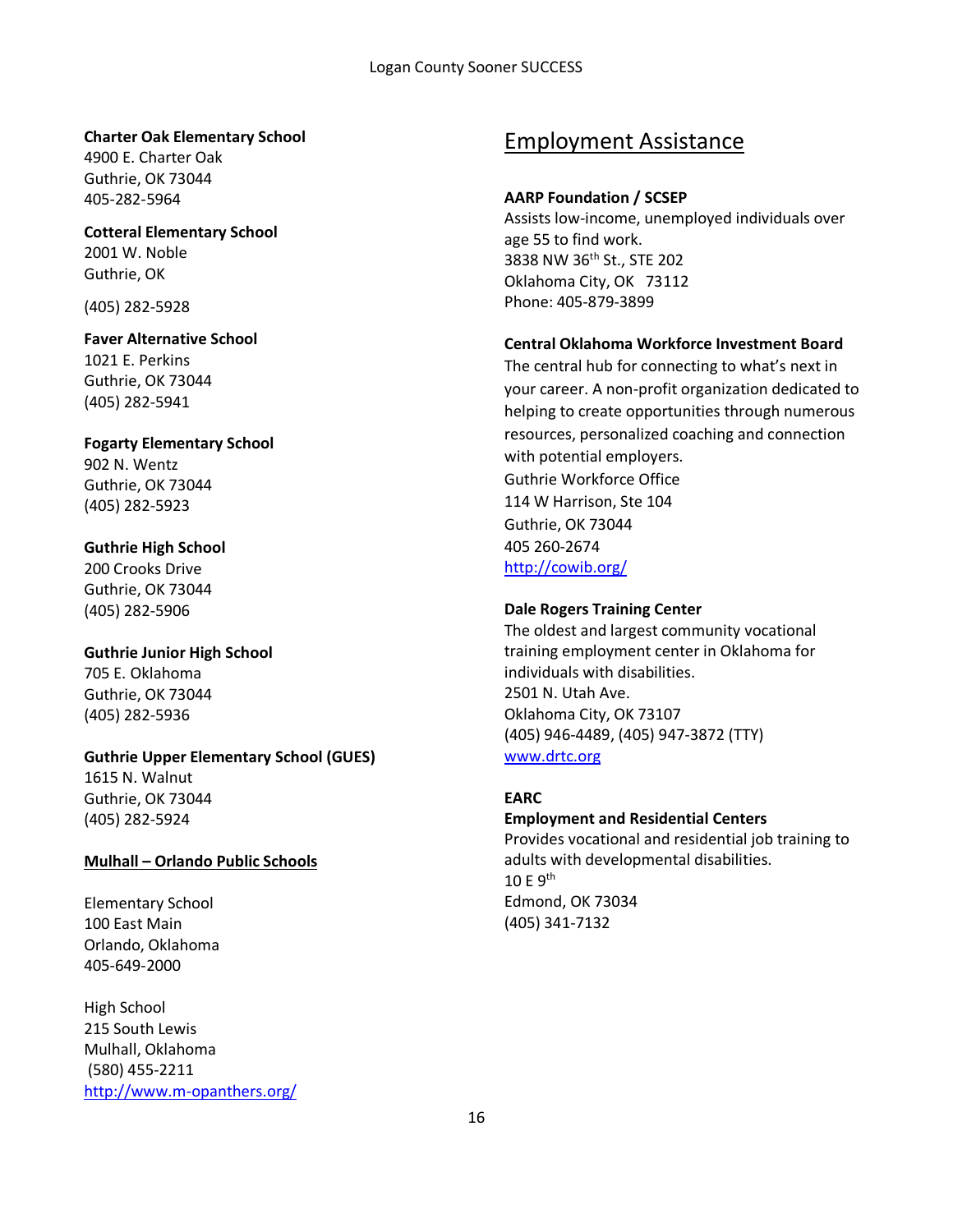#### **The Meadows**

Provides sheltered employment and training on securing and maintaining employment. Persons employed by The Meadows may have a developmental disability or traumarelated injuries that resulted in permanent brain damage. 1000 S. Kelly Ave Edmond, OK 73003

(405) 348-4470

#### **New Horizons**

Sheltered workshop and housing for individuals with developmental disabilities. 419 E. Industrial Road Guthrie. OK 73044 (405) 282-8699

#### **Oklahoma Department of Rehabilitation Services**

DRS expands opportunities for employment and economic self-sufficiency by helping Oklahomans with disabilities bridge barriers to success at work 235 W. Dennis St. Edmond, OK (405) 657-1900 [www.okdrs.org](http://www.okdrs.org/)

#### **Oklahoma Goodwill Industries**

Assists disabled and vocationally disadvantaged people to attain a level of development that will enable them to secure and sustain employment; offers work adjustment training, developmental disabilities training, business office and communication training, temporary employment placement, and job readiness training. 316 S. Blackwelder Ave. Oklahoma City, OK 73108 (405) 236-4451 [www.okgoodwill.org](http://www.okgoodwill.org/)

#### **TEEM**

#### **The Education and Employment Ministry, Inc.**

The Education and Employment Ministry, also known as TEEM, is an interfaith, 501(c)3 nonprofit organization dedicated to breaking cycles of incarceration and poverty through education,

personal development, and work readiness training. 1501 N. Classen Blvd Oklahoma City, OK 73016 (405) 235-5671 [www.teem.org](http://www.teem.org/)

#### **Workforce Oklahoma Logan County**

Job Search, Training, and Employment Services 114 W. Harrison, Suite 104 Guthrie, OK 73044 (405) 260-2674

# Financial Planning and Taxes

#### **Internal Revenue Service**

55 N Robinson Ave, #A Oklahoma City, OK 73102 1-800-829-1040 (405) 297-4055 [www.irs.gov](http://www.irs.gov/)

#### **Jeanne Lowrey**

Financial Advisor Specializing in advising families of individuals with special needs 6301 Waterford Blvd Suite 440 Oklahoma City, OK 73118-1148 (602) 689-4999

#### **Thrivent Financial**

Not for profit, Christian company helping families with special needs children to develop a comprehensive plan to meet a child's needs both during the parent's lifetime and after they gone. 1616 E. 19th Street, Suite 102 Edmond, OK 73013 405-509-1421

# Healthcare – Dental

# **Custom Dental**

Accepts SoonerCare 2001 S. Division Guthrie, OK 73044 (405) 282-4859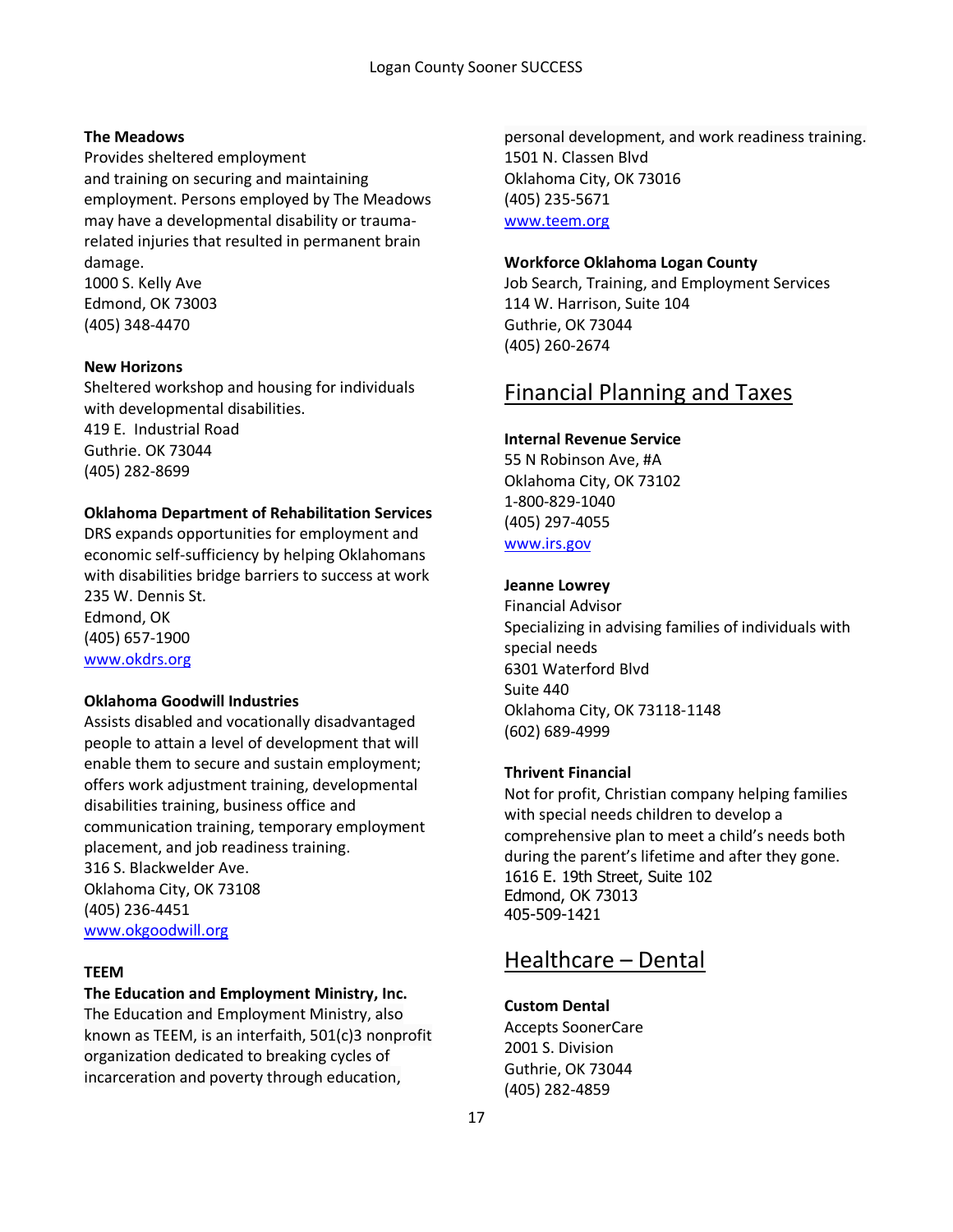#### **D-DENT**

#### **Dentists for Disabled and Elderly in Need of Treatment**

Comprehensive free dental care for low income elderly, veterans, and individuals with developmental disabilities Dentists statewide contribute their time and expertise. Waiting list. 1-800-522-9510 (405) 424-8092

#### **Drumright Dental Center**

Does special needs dentistry with or without general anesthesia. Accepts Sooner Care 1226 W. Broadway Drumright, OK 918-844-4625

#### **Edmond Pediatric and Teen Dentistry**

Accepts Sooner Care Does sedation dentistry when required 101 S. Saints Boulevard Edmond, OK (405) 513-8811 [http://www.edmondkidsdentist.com](http://www.edmondkidsdentist.com/)

#### **Guthrie Family Dentistry**

**Dr. Christy Heinze** 303 N. Division Guthrie, OK (405)282-8120

#### **Mary Mahoney Memorial Health Center – Langston** Federally Qualified Healthcare Center - Low cost

dental care 300 Martin Luther King Street Langston, OK 73050 (405) 466-2535

#### **Oklahoma Mission of Mercy (OkMOM)**

OkMOM is a two-day, free dental clinic offering treatment to patients that are either uninsured, under-insured or would normally not have access to dental care. At the event, patients will undergo a dental screening to identify their needs and

determine a treatment plan. Each patient is then routed to the appropriate areas of the clinic: oral surgery, extractions, restorations, pediatrics and hygiene. 317 NE 13th Street Oklahoma City, OK 73104 [www.okmom.org](http://www.okmom.org/)

#### **OU College of Dentistry**

Dental care for adults and at a reduced rate 1201 N. Stonewall Avenue OKC, OK 73117 (405)271-7744

# **Prairie Dental Group Dr. Bryan Bumpas**

Does not accept SoonerCare 2121 W. Noble Guthrie, OK 73044 (405) 282-6444

#### **Small World Pediatric Dentistry Dr. Andrew Guthrie**

Experienced with autism and special needs. Exam areas have televisions on the ceiling and wireless headphones to calm the kids while they have their teeth examined. 3616 N. W. 50th Oklahoma City, OK 73112 (405) 946-0686

#### **Dr. Lewis Turney**

Accepts SoonerCare 1401 S. Division Guthrie, OK 73044 (405) 282-7600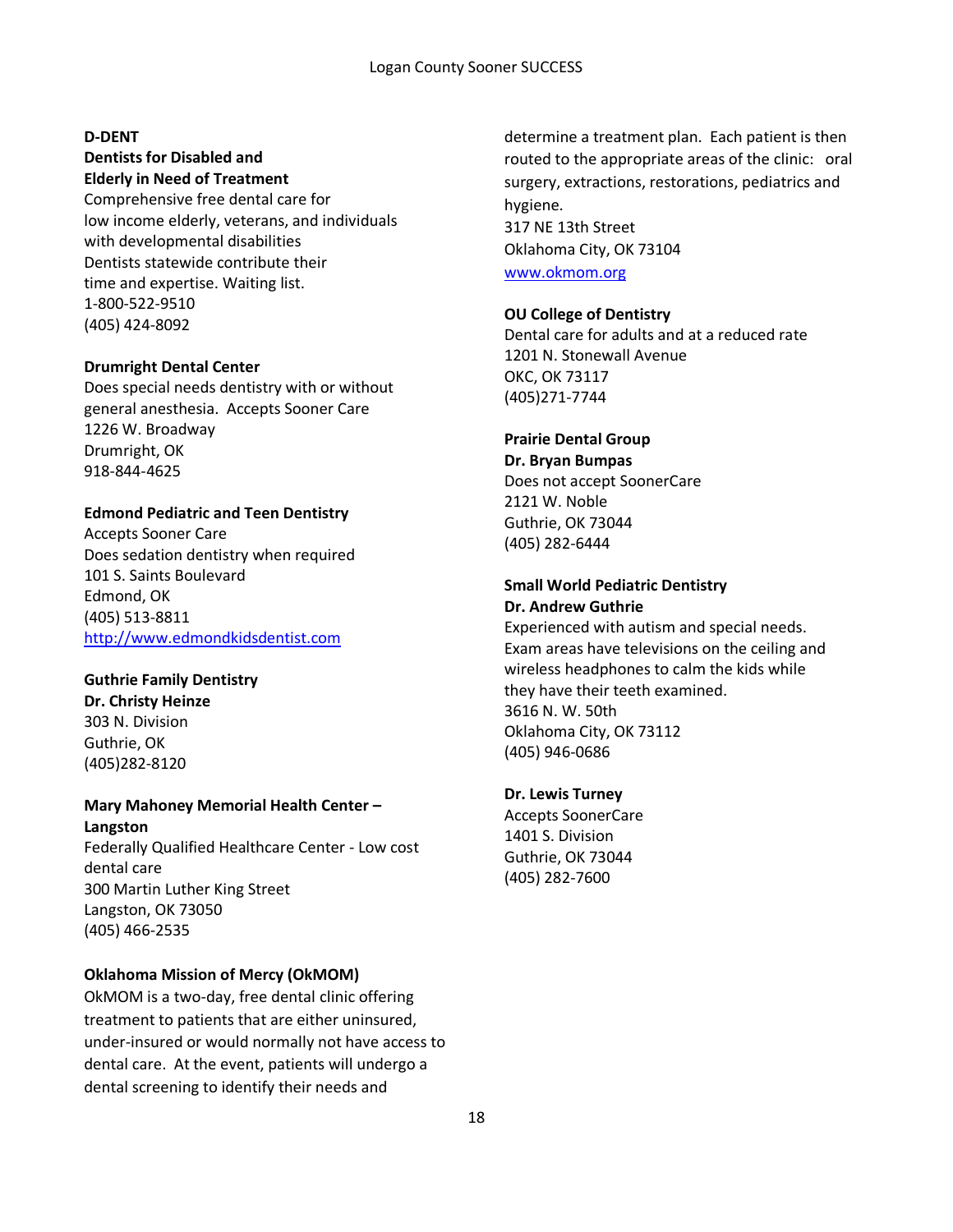# Healthcare – Medical

## **ABLE Tech**

Provides assistive technology training and services; operates the Oklahoma Durable Medical Equipment Reuse program 1514 W. Hall of Fame Road Stillwater, OK 74078-2026 (405) 744-9864 [www.okabletech.org](http://www.okabletech.org/)

## **Angel Flight, Inc.**

Will arrange free air transportation for any legitimate, charitable, medically related need. 12345 E. Skelly Drive Tulsa, OK 74128 (918) 749-8992 [www.angelflight.com](http://www.angelflight.com/)

## **The Children's Center Rehabilitation Hospital**

Critically ill children with multiple disabilities receive 24-hour skilled nursing care, physical therapy, certified speech pathology, infant stimulation, special education, respiratory therapy, music and occupational therapy, physician consultation (pulmonary, neurological, orthopedic dental and optometrist), social services, and dietary therapy. 6800 NW 39th Expressway Bethany, OK 73008 (405) 789-6711 [www.miracleshappenhere.org](http://www.miracleshappenhere.org/)

#### **Companion Healthcare**

Home Health, hospice, and private duty nursing 1310 E. Oklahoma Guthrie, OK 73044 (405) 293-9000

# **Crossings Community Clinic**

Medical, dental, vision, and mental health services are available by appointment at no cost. 10255 N. Pennsylvania Oklahoma City, OK 73120 (405) 749-0800

#### **Crossroads Clinic**

Provides free medical services including pregnancy verification via urine test and ultrasound, and lowcost STD-STI Testing and Treatment. 3077 E College Ave. Guthrie, OK 73044 (405) 293-8378

## **Epilepsy Program at OU**

Level 4 epilepsy center 711 Stanton L Young Blvd Oklahoma City, OK Adult Services: (405) 271-3635 Child Services: (405) 271-2244

# **JD McCarty Center for Kids with Developmental Disabilities**

In- and outpatient care, training, education, and rehab for kids up to 21 with cerebral palsy and other developmental disabilities. 2002 E Robinson Norman, OK 73071 1-800-777-1272 (405) 307-2800 [http://jdmc.org](http://jdmc.org/)

#### **Logan County Health Department**

Child Health Services, Immunizations, STD Testing/Treatment/Counseling, WIC, Chronic Disease Screening, SoonerStart/Early Intervention, Health Education, Family Planning, Sooner Care Enrollment 215 Fairgrounds Rd., Ste. A Guthrie, OK 73044 (405) 282-3485

# **Mary Mahoney Memorial Health Center – Langston**

Federally Qualified Health Care Center Provides comprehensive primary health and dental services for our community 300 Martin Luther King St. Langston, OK 73050 (405) 466-2535 Fax: (405) 466-2554 <http://chciokc.org/>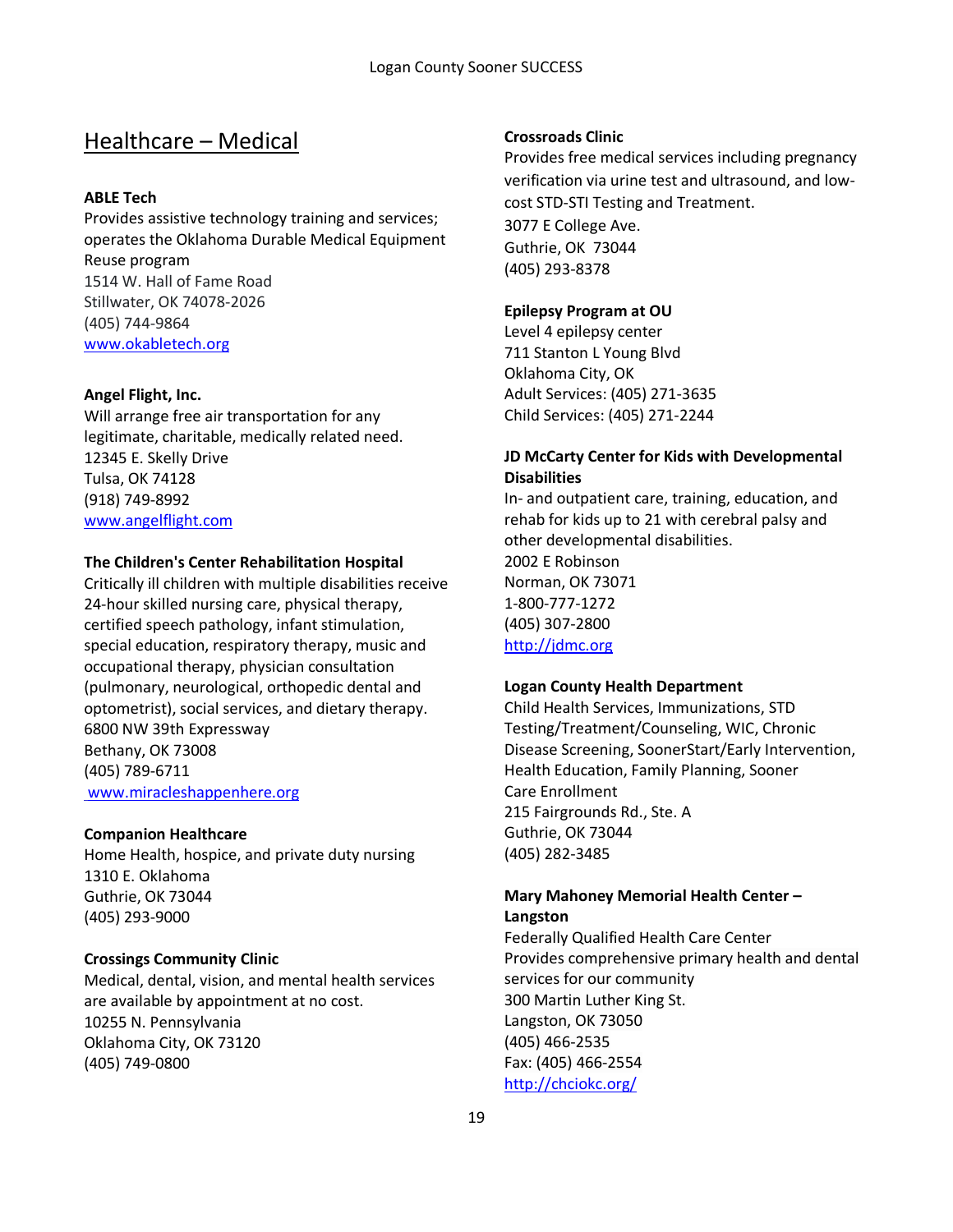#### **Mercy Hospital –Logan County**

Inpatient acute care and skilled nursing, laboratory services, radiology, ER services, respiratory therapy, sleep lab services, dietary consultations, wound care, outpatient injections, infusions and transfusions. Specialty clinics: cardiology, pain management, pulmonology, nephrology, and podiatry 200 S Academy Guthrie, OK 73044 (405) 282-6700

*Mercy Clinic Academy* 205 S. Academy Rd. Guthrie. OK 73044 (405) 282-9449

*Mercy Clinic Crescent* 400 S. Grand Crescent, OK 73028 (405) 969-2818

*Mercy Clinic S. Division & After Hours Clinic* 2919 S Division Guthrie, OK 73044 (405) 282-8383

*Mercy Clinic Waterloo*  301 E. Waterloo Edmond, OK 73013 (405) 715-2000

#### **Ministry of Jesus Health Center**

Medical, dental, vision and counseling services for individuals with no insurance and whose personal resources are insufficient to provide for their health care 1100 E I-35 Frontage Road Edmond, OK 73034 (405) 340-7400 (405)715-4851 (counseling) (405) 13-7472 (recovery) [www.moj.com](http://www.moj.com/)

## **Oklahoma City Indian Clinic**

Patient-centered medical home, dental care, pharmacy, optometry and behavioral health services for Native Americans 4913 W Reno Ave Oklahoma City, OK 73127 (405) 948-4900 [www.okcic.com](http://www.okcic.com/)

#### **Oklahoma Health Care Authority Sooner Care**

Health insurance for low-income children and adults with disabilities 4545 N. Lincoln Blvd, Ste. 124 Oklahoma City, OK 73105 (405) 522-7300 [www.okhca.org](http://www.okhca.org/)

## **Oklahoma State Department of Health**

123 Robert S. Kerr Ave, Suite 1702 Oklahoma City, OK 73102-6406 (405) 271-5600 or 1-800-522-0203 [www.health.ok.gov](http://www.health.ok.gov/)

# **OU Children's Physicians**

1200 N Everett Dr. Oklahoma City, OK (405) 271-4700 <http://www.oumedicine.com/childrens>

#### **Partnership for Prescription Assistance**

A single point of access to more than 275 public and private patient assistance programs, including more than 150 programs offered by pharmaceutical companies.

[www.pparx.org](http://www.pparx.org/)

# **Perkins Family Clinic**

Serves both native and non-native individuals 509 E. Hwy 33 Perkins, OK 74059 547-2473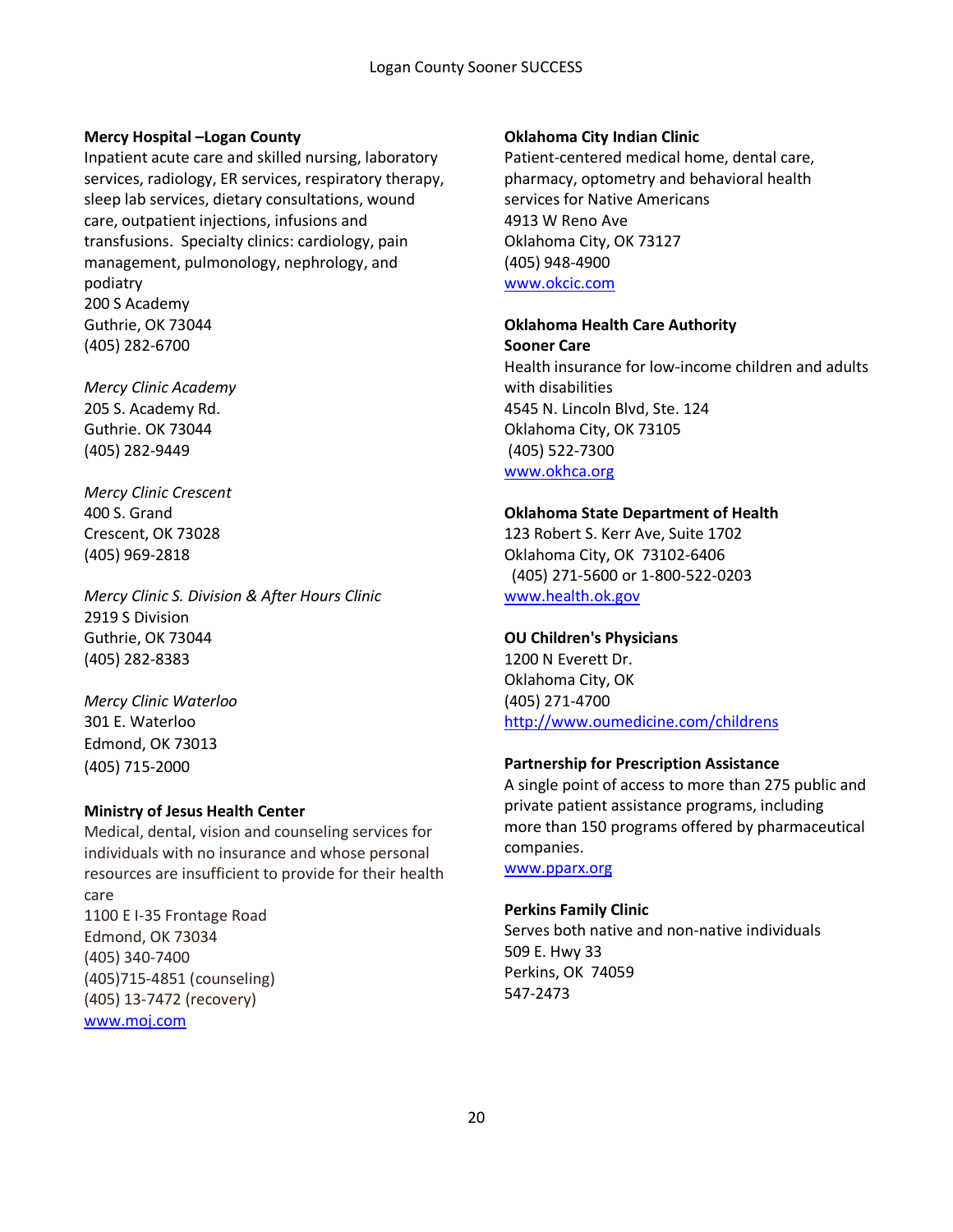## **Dr. Jon Roth**

Pediatrician specializing in ADHD and learning problems Accepts Sooner Care 2000 E. 15th Street Building 150, Suite A Edmond, OK (405) 348-6500 [www.jonrothmd.com](http://www.jonrothmd.com/)

#### **The Shriners of Oklahoma**

No charge to the patient or parent. They treat children without regard to race, religion, or relationship to a Shriner. Any child may be eligible for treatment at a Shriners' Hospital if the child is under 18 and, in the opinion of the hospital's chief of staff, the child has an orthopedic or burn condition that Shriners' Hospitals can help. (800) 237-5055 <http://www.shrinershospitalsforchildren.org/>

#### **SoonerStart**

Early intervention – screenings and evaluations of suspected developmental delays in children age birth to 36 months. Logan County Health Dept. 215 Fairgrounds Rd Guthrie, OK 73044 (405) 282-3485

#### **Well Care Family Clinic**

Provides affordable healthcare for Logan County residents-provides discounted rates for patients struggling to afford medical care, offers immunizations and athletic physicals. 3077 E College Guthrie, OK 73044 (405) 282-3898

# Health Care -Mental Health & Substance Abuse Services

# **Abundant Life Today**

Christian Counseling 3950 E Charter Oak Road Guthrie, OK 73044 (405) 282-8232

#### **A Chance to Change Foundation**

Outpatient alcohol and drug abuse treatment; family and children's counseling. 2113 W. Britton Road The Village, OK 73120 (405) 840-9000 [www.achancetochange.org](http://www.achancetochange.org/)

#### **Advance Counseling**

Outpatient counseling, accepts Sooner Care 1732 South Kelly Edmond, OK 73013 (405) 844-8085

#### **Calm Waters**

Support center for children whose lives have been changed by death, divorce or significant loss 4334 NW Expressway, Ste 101 Oklahoma City, OK 73116 (405) 841-4800 [www.calmwaters.org](http://www.calmwaters.org/)

#### **Cedar Ridge Residential Treatment Center**

Inpatient psychiatric and residential treatment for children, adolescents, and adults 6505 N. E. 50<sup>th</sup> Street Oklahoma City, OK 73141 (405) 605-5917 <https://www.cedarridgebhs.com/>

#### **Children's Recovery Center of Oklahoma**

Acute care program designed to stabilize the condition of a child in crisis due to emotional disturbance. Residential treatment is for children who exhibit a pattern of escalating symptoms over time, which may require longerterm therapy in a residential program. 320 12th Ave NE Norman, OK 73071 (405) 364-9004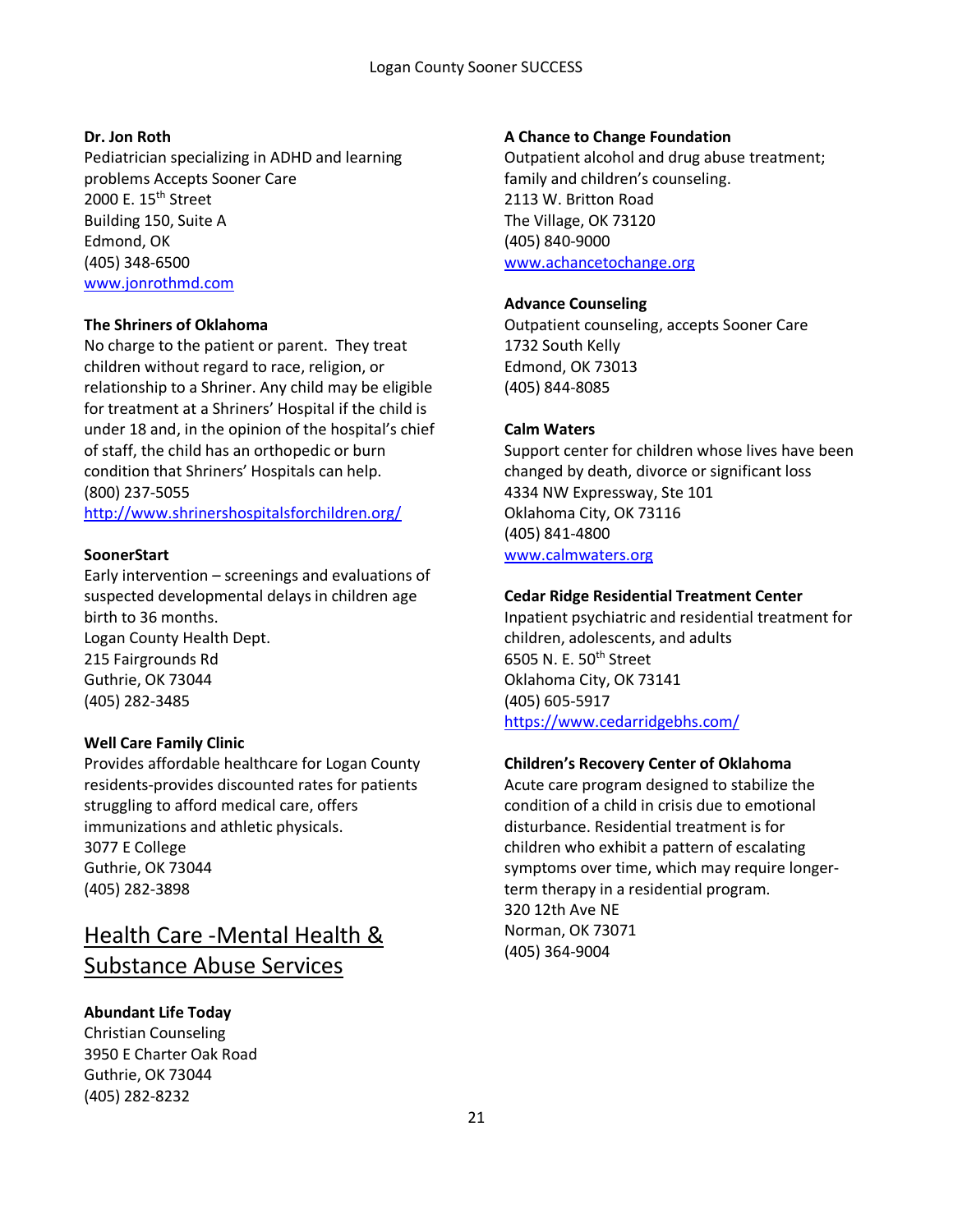# **Child Study Center**

**OU Health Science Center** Provides evaluation, treatment, and services for children with special needs 1100 NE 13th St. Oklahoma City, OK 73117

(405) 271-5700 [www.oumedicine.com/csc](http://www.oumedicine.com/csc)

#### **Children's Behavioral Health Network**

Connects families with children experiencing behavioral health and/or substance abuse concerns to provide opportunities for improving lives through support, education, resources, and advocacy (580) 977-7479 [http://oklahomafamilynetwork.org/ofn/about](http://oklahomafamilynetwork.org/ofn/about-us/programs/childrens-behavioral-health-network/)[us/programs/childrens-behavioral-health-network/](http://oklahomafamilynetwork.org/ofn/about-us/programs/childrens-behavioral-health-network/)

## **Cornerstone Behavioral Health and Pediatric Therapies**

ABA, counseling, social skills groups, psychological evaluations 1600 E. 19th Street Edmond, OK 405-455-6868

# **Counseling and Behavioral Specialists of Oklahoma**

Provides assessment, diagnostic services, outpatient counseling and ABA services in Stillwater and surrounding areas. 1209 S. Main Street Stillwater, Oklahoma (405) 564-3408

# **Griffin Memorial Hospital**

State-operated, adult in-patient, psychiatric teaching hospital. Services include psychiatric and psychological evaluations, individual, group and family psychotherapy; and psychiatric rehabilitation; and medical and surgical services for mental health clients. 900 E. Main St Norman, OK 73070 (405) 321-4880

#### **Dr. Ray Hand**

psychotherapy, child custody evaluations, psychological consultations, and forensic evaluations 3106 Norcrest Drive Oklahoma City, OK (405) 557-1989

## **Halo Project**

10-week intensive outpatient intervention for children who are in foster care or who have been adopted, utilizes the Trust Based Relational Intervention Model 1400 S. Broadway Edmond, OK 73034 (405) 285-6193 <http://www.haloprojectokc.org/>

## **Instilling Hope and Wellness**

Provides services for children and adults, including play therapy in Guthrie and Crescent 3700 N Classen, suite 185 OKC, OK 73118 (405)225-1891 [Http://instillinghopellc.com](http://instillinghopellc.com/)

#### **Kid's Place**

Faith-based support group for children and teens that are experiencing mourning after the death of a loved one or friend 1135  $9<sup>th</sup>$  Street Edmond, OK (405) 844-5437 [www.edmondkids.org](http://www.edmondkids.org/)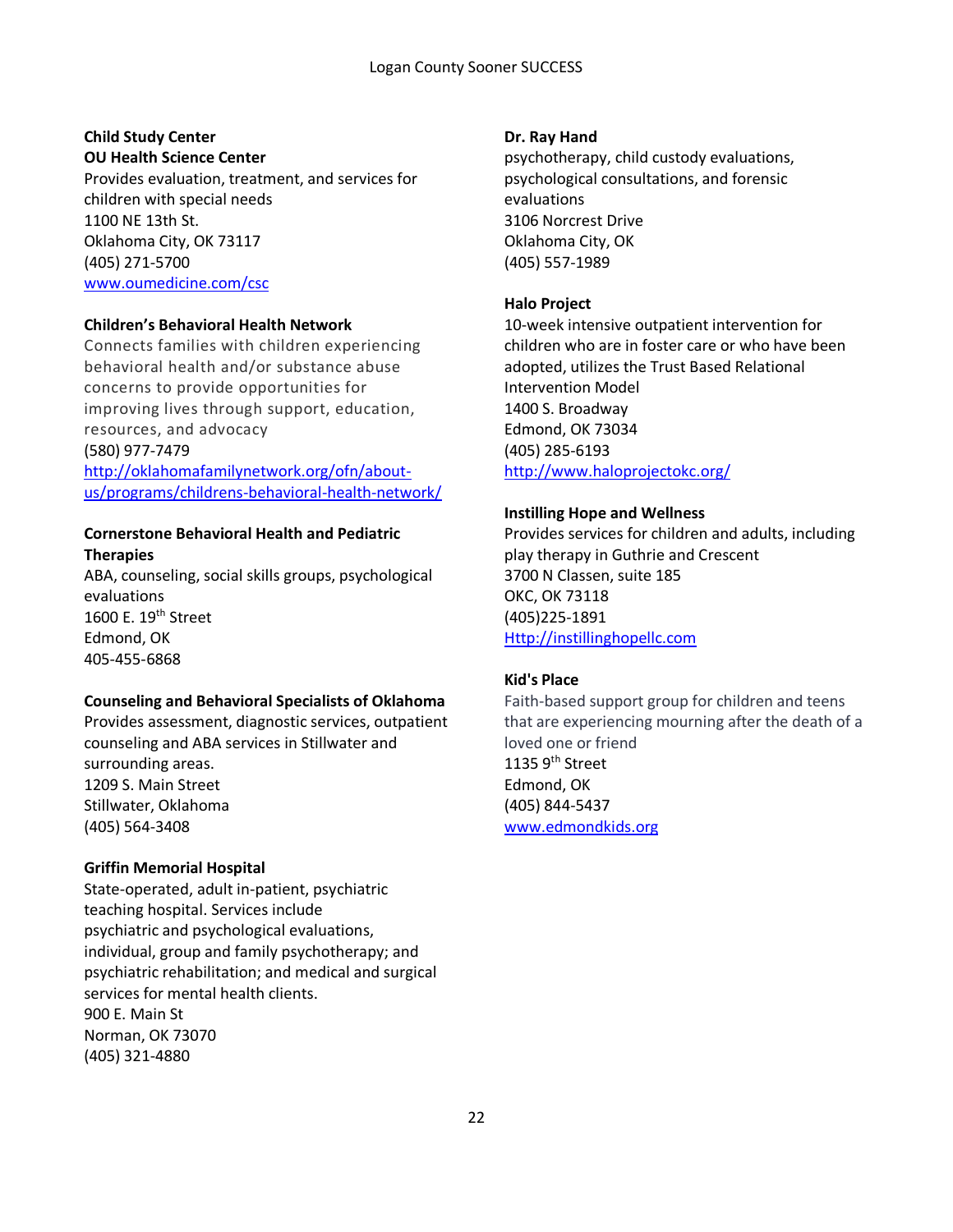#### **Logan Community Services**

Substance Abuse Group; Individual, Family, Couples Counseling through Medicaid and a Sliding Scale; Logan County Drug Court; UAs, Hair Follicles; TANF/Child Welfare Screenings, Assessments and follow-up counseling services; First Time Offenders group; Case Management; Victims Advocate (VOCA) 4710 S. Division Guthrie, OK 73044 (405) 282-5524 24 hours: (405) 282-7045 [www.logancommunityservices.org](http://www.logancommunityservices.org/)

#### **Mental Health Association Oklahoma (MHAOK):**

Mental Health Association Oklahoma is a statewide, nonprofit organization dedicated to promoting mental health, preventing mental disorders, and achieving victory over mental illness through free and virtual advocacy, education, research, service, and housing. We also offer several free, statewide, and virtual services, including, but not limited to: English and Spanish Adult Support Groups, Mental Health Screenings for Ages 11-24, and an Assistance Center for Navigating Community Resources. 400 N. Walker Ave. Oklahoma City, OK 73101 (405) 943-3700 <https://mhaok.org/>

#### **Moore Counseling Services**

Evaluations, testing, PCIT, IEP consultations, autism screenings Accepts SoonerCare 1044 SW 4<sup>th</sup> Street Moore, OK (405) 735-6333

#### **NAMI Oklahoma**

**National Association of Mental Illness** 3037 NW 63rd, Suite 104W Oklahoma City, OK 73116 (405) 607-6018 [www.nami.org](http://www.nami.org/)

#### **NorthCare of Logan County**

Community health agency. Accepts SoonerCare. Offers telehealth outpatient services including: individual and group therapy, and medication management. Screening and intake for outpatient mental health services completed at OKC location: 2617 General Pershing Blvd. OKC, OK 73107. Cost is dependent upon income, family size and insurance provider. Walk-in hours: Tuesdays 8am to 12pm. Other times by appointment.

**Services for children:** NorthCare Wraparound, Systems of Care and Children's Mobile Crisis. Serving families with children ages 0-21. Specialized services that "wraparound" families to promote children's healing and support families through telehealth or community-based visits. 24/7 Mobile crisis support for children and youth experiencing immediate crisis including safety concerns.

1911 E. Rutgers Avenue Guthrie, OK (405) 858-1750 405-858-2700

[www.northcare.com](http://www.northcare.com/)

#### **Oklahoma Department of Mental**

**Health and Substance Abuse Services**  1200 N. E. 13<sup>th</sup> St. Oklahoma City, OK 73152 (405) 522-3908 or 1-800-9052 [www.ok.gov/odmhsas](http://www.ok.gov/odmhsas)

## **Oklahoma State University – Department of Psychology**

Assessments for learning disabilities, ADHD, autism, emotional and behavioral problems, and other developmental disabilities; group, individual, family, and couples therapy 118 N. Murray Hall Stillwater, OK (405)744-5975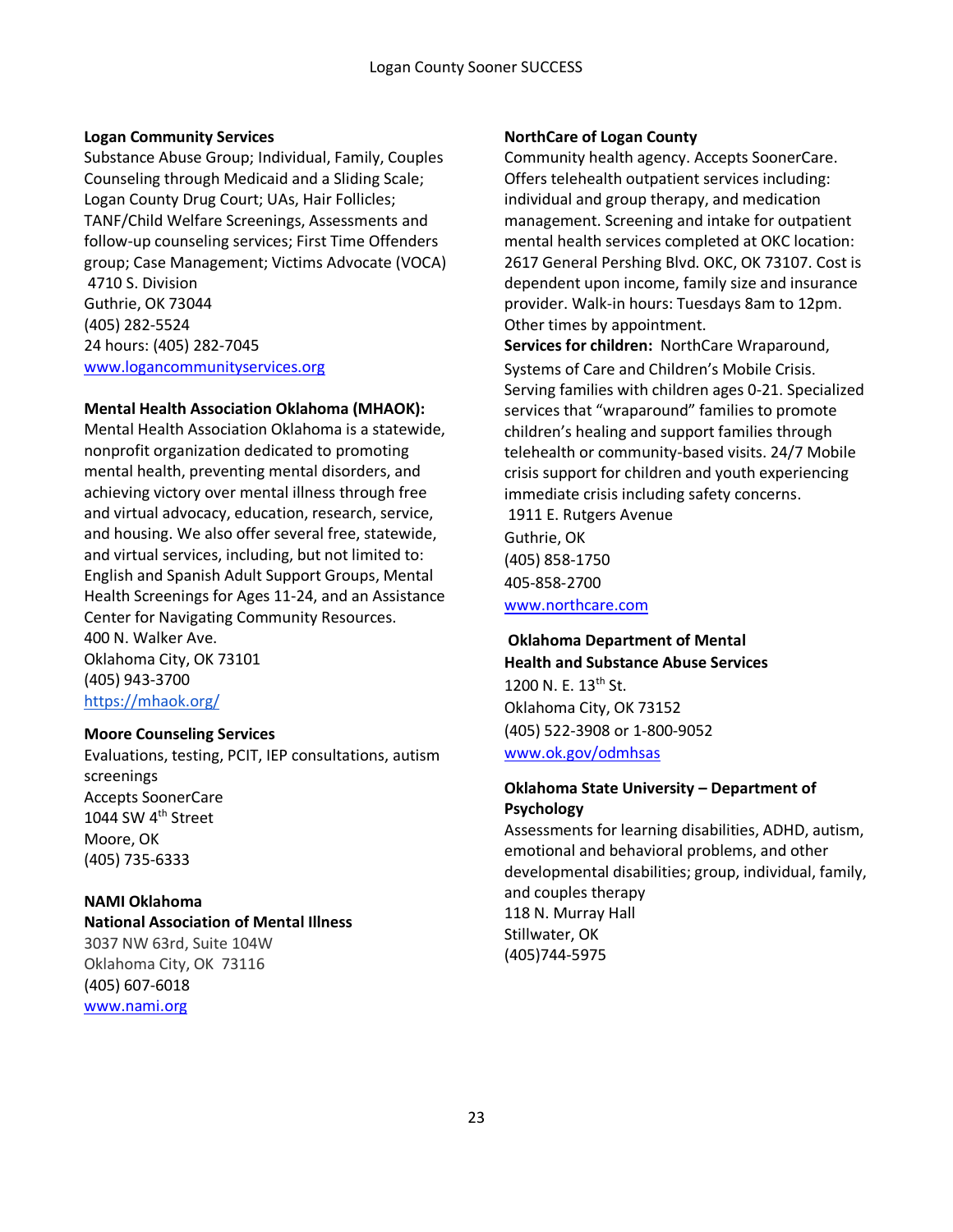#### **Positive Changes**

Partial hospitalization program for children and teens, patients spend the day and attend school at Positive Changes and return home in the evening. 15500 Jefferson Garden Ct. Edmond, OK 73003

(405) 330-8209 <http://www.positivechangesok.com/>

## **Red River Youth Academy**

Residential behavioral health treatment for males 7- 17 and girls 12-17 experience severe anger, aggression, defiance, explosive outburst and other behaviors associated with mood and other disorders. 3400 Deskin Drive Norman, OK 73069 (405)701-8520 [www.RedRiverYA.com](http://www.redriverya.com/)

## **Dr. Leslie Rundell**

Provides psychological testing. Tests for learning disabilities, reading problems, and ADHD 4301 NW 63rd Street, Suite 102 Oklahoma City, OK 405-848-2511

#### **St. Anthony Behavioral Medicine**

Offers inpatient, day treatment, and outpatient programs for children and adolescents, including drug and alcohol treatment. 100 N. Lee Oklahoma City, OK 73101 (405) 231-8866 or (405) 272-7000 www.saintsok.com

# **Stanbro Healthcare Group**

Child & Adolescent Psychiatry 2000 E. 15<sup>th</sup> Street Suite 400 A Edmond, OK 73013 (405) 509-8056

## **Dr. Richard Swink**

Psychological evaluations including those for autism 1616 E. 19<sup>th</sup> Street Suite 103 Edmond, OK (405) 341-3085

## **University of Central Oklahoma – Learning and Behavior Clinic**

Assessment and intervention services for children and adults, located on the 3<sup>rd</sup> floor of the educational building 100 N. University Drive Edmond, OK (405) 974-2758

## **Dr. Janet L. Walker, LCSW, LADC, LCPC**

Licensed Clinical Social Worker, Licensed Alcohol and Drug Counselor and Licensed Clinical Pastoral Counselor 215 ½ S. Division Guthrie, OK 73044 (405) 282-3326

# Healthcare-Occupational Therapy

# **Can Do Kids**

Multidisciplinary approach to music, occupational, and speech therapy 1073 N. Bryant #100 Edmond, OK (405) 513-8186

#### **Mercy Therapy Services – Logan County**

200 S. Academy Road Guthrie, OK 73044 (405)260-4261

#### **Sensational Kids**

Provides occupational therapy, speech therapy, and physical therapy. Therapists have extensive training in sensory processing disorder. 14715 Bristol Park Edmond Ok 73013 (405) 840-1686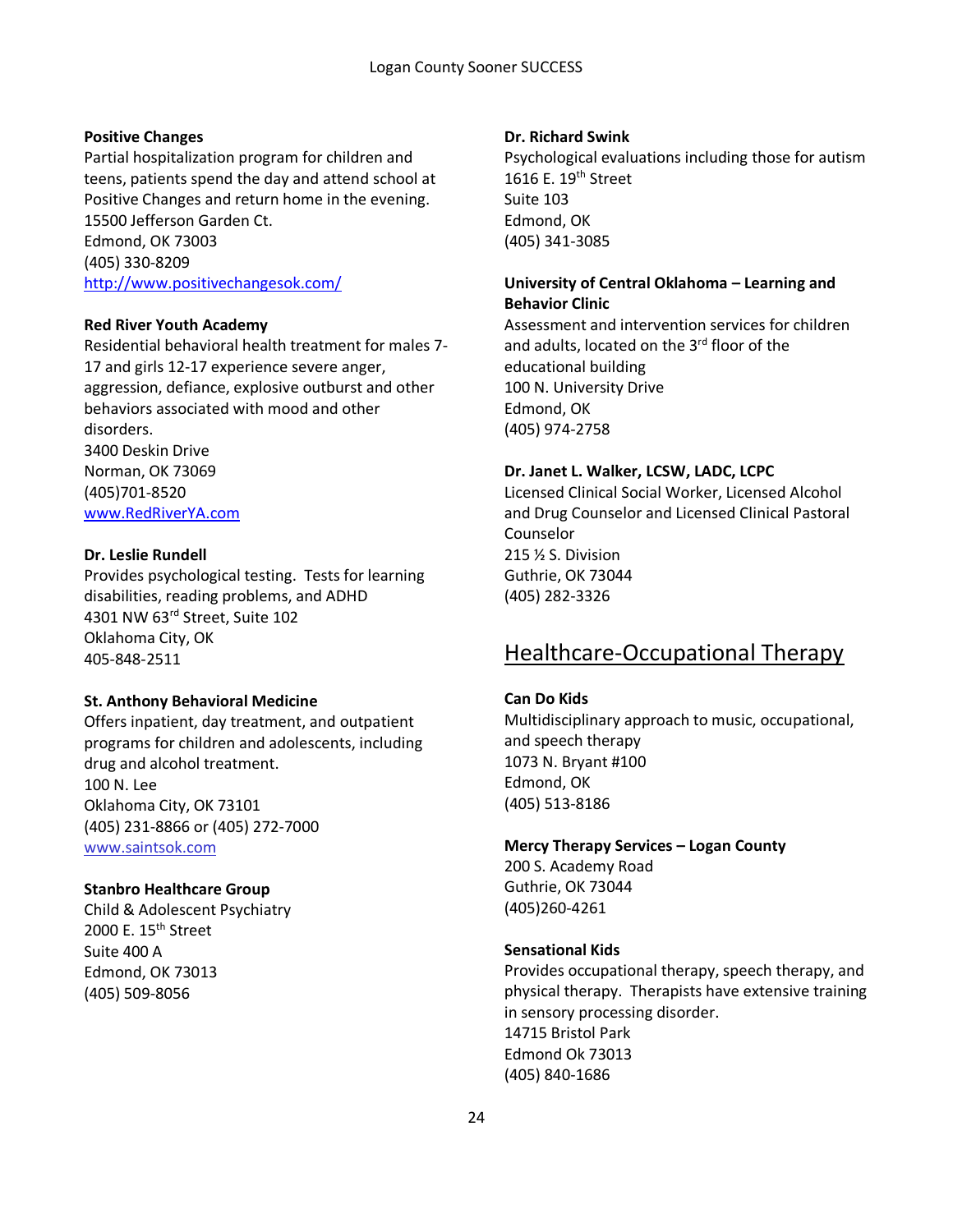## **Therapy Specialists – Stillwater**

Speech, language, feeding, and occupational therapy 811 E. Virginia Stillwater, OK (405) 377-8255

# Healthcare-Speech-Language-**Hearing**

**Can Do Kids** Multidisciplinary approach to music, occupational, and speech therapy 1073 N. Bryant #100 Edmond, OK (405) 513-8186

## **Hearts for Hearing**

Speech Pathology, audiology, hearing aids 3525 NW 56th St, Ste A-150 Oklahoma City, OK 73112 (405) 548-4300 <https://www.heartsforhearing.org/>

**Logan County Health Department** 215 Fairgrounds Rd., Ste. A Guthrie, OK 73044 (405) 282-3485

#### **Sensational Kids**

Provides occupational therapy, speech therapy, and physical therapy. Therapists have extensive training in sensory processing disorder. 14715 Bristol Park Edmond Ok 73013

(405) 840-1686

## **Therapy Specialists – Stillwater**

Speech, language, feeding, and occupational therapy 814 S. Walnut Street Stillwater, OK (405) 377-8255

#### **Wholistic Therapy**

1409 South Division Guthrie, OK 73044 (405) 795-7110

# Healthcare - Vision

# **Guthrie Eye Care**

2114 W. Noble Guthrie, Okla. (405) 260-2020

## **Guthrie Noon Lions Club**

Commitment to sight conservation through eyeglass recycling, & sight partnerships, meets Fridays at noon 113 W. Harrison Ave Guthrie, OK 73044 (405) 282-0494

# **Guthrie Vision Source**

Accepts Sooner Care 100 E. Harrison Guthrie, OK 73044 (405) 282-4396

# Housing

# **First Capitol Apartments**

Subsidized housing. 1720 E College Guthrie, OK 73044 (844) 862-1200

#### **Guthrie Housing Authority**

Rent assisted housing 1524 E. Perkins Guthrie, OK 73044 (405) 282-3246 [www.guthriehousing.org](http://www.guthriehousing.org/)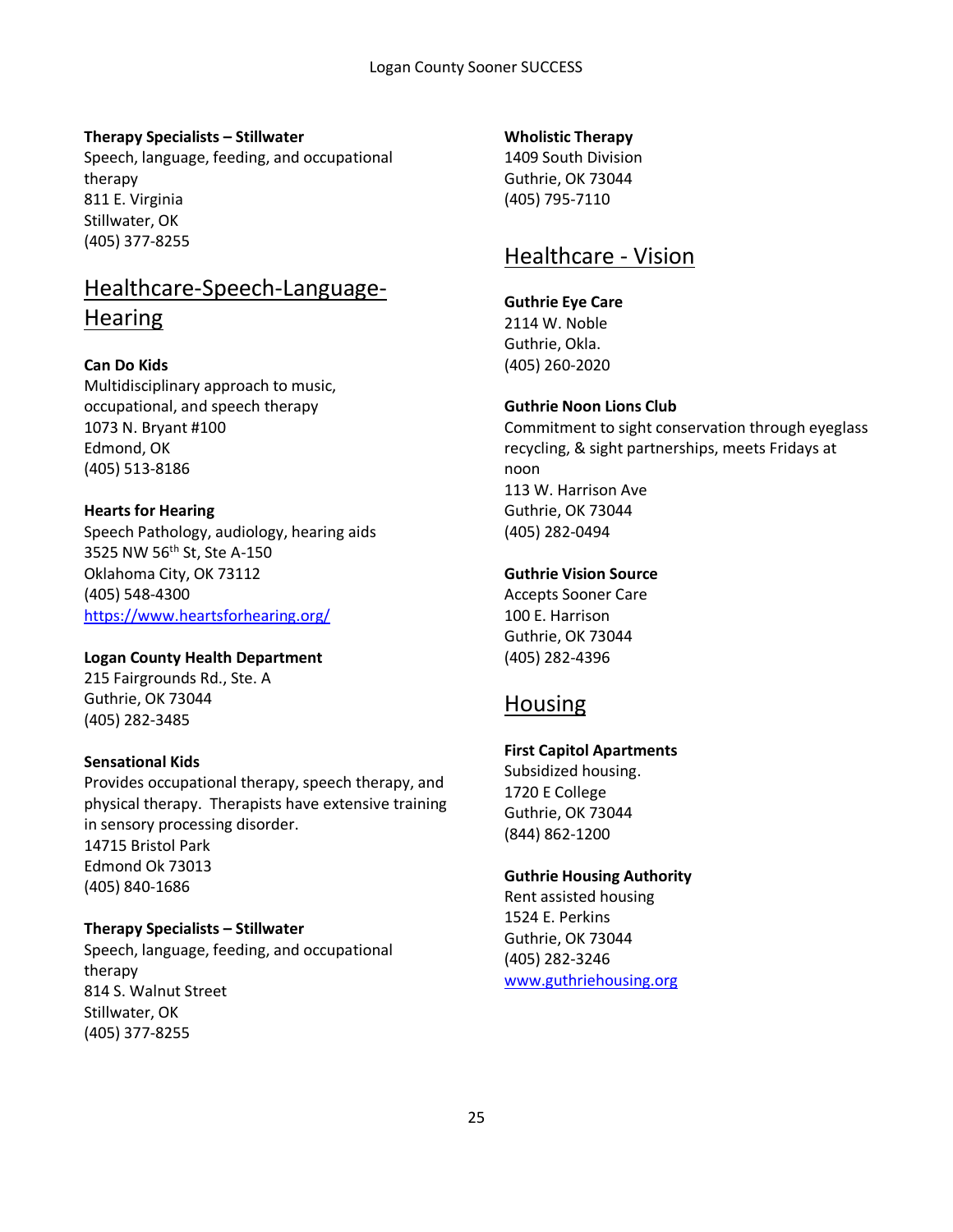#### Logan County Sooner SUCCESS

#### **Oklahoma Housing**

**Finance Agency** Can provide down payment assistance 100 NW 63rd St, Suite 200 Oklahoma City, OK 73116 (405) 848-1144 or 1-800-256-1489 (405) 848-7471 TDD <https://www.ok.gov/ohfa/>

# Law Enforcement - Legal

**Cashion Police Department** 102 S Main St Cashion, OK 73016 (405) 433-5609

#### **Child Protective Services**

**Logan County Department of Human Services** 1414 S. Division Guthrie, OK 73044 (405) 264-2700 (800) 522-3511 (statewide hotline)

#### **Child Support Enforcement**

**Logan County Department of Human Services** 1414 S. Division Guthrie, OK 73044 (800) 522-2922

**Coyle Police Department** 111 Pullam St Coyle, OK 73027 (405) 466-2666

**Crescent Police Department** 205 N. Grand Crescent, OK 73028 (405) 969-3775

**Disability Advocates of Oklahoma, LLC** Assists parents in developing IEPs, and obtaining benefits and services available to children with disabilities PO Box 23865 Oklahoma City, OK (877)767-3300 [www.DisabilityAdvocateOK.com](http://www.disabilityadvocateok.com/)

#### **Guthrie Police Department**

306 W. Oklahoma Guthrie, OK 73044 (405) 282-3535

#### **Guthrie Police Dept. Victim Services Program**

Provides resource, information, referrals, and supportive services to Victim of Violent crimes in Logan County. You do not have to file a police report to receive services. Services are confidential. 306 West Oklahoma Guthrie, OK 405-282-0314 or 405-282-1810 24 Non-Emergency 405-282-3535

#### **Jerry Kite, Attorney**

In practice since 1980, experienced with education law 3126 South Blvd. Edmond, OK (405) 210-4940

#### **Langston Police Department**

222 Tolson St Langston, OK 73050 (405) 466-2276

**Legal Aid Services of Oklahoma Inc.** 312 South Duck Stillwater, OK 74074 (405) 624-1734 [www.legalaidok.org/](http://www.legalaidok.org/)

**Logan County Sheriff's Department** 216 S Broad Guthrie, OK 73044 (405) 282-4100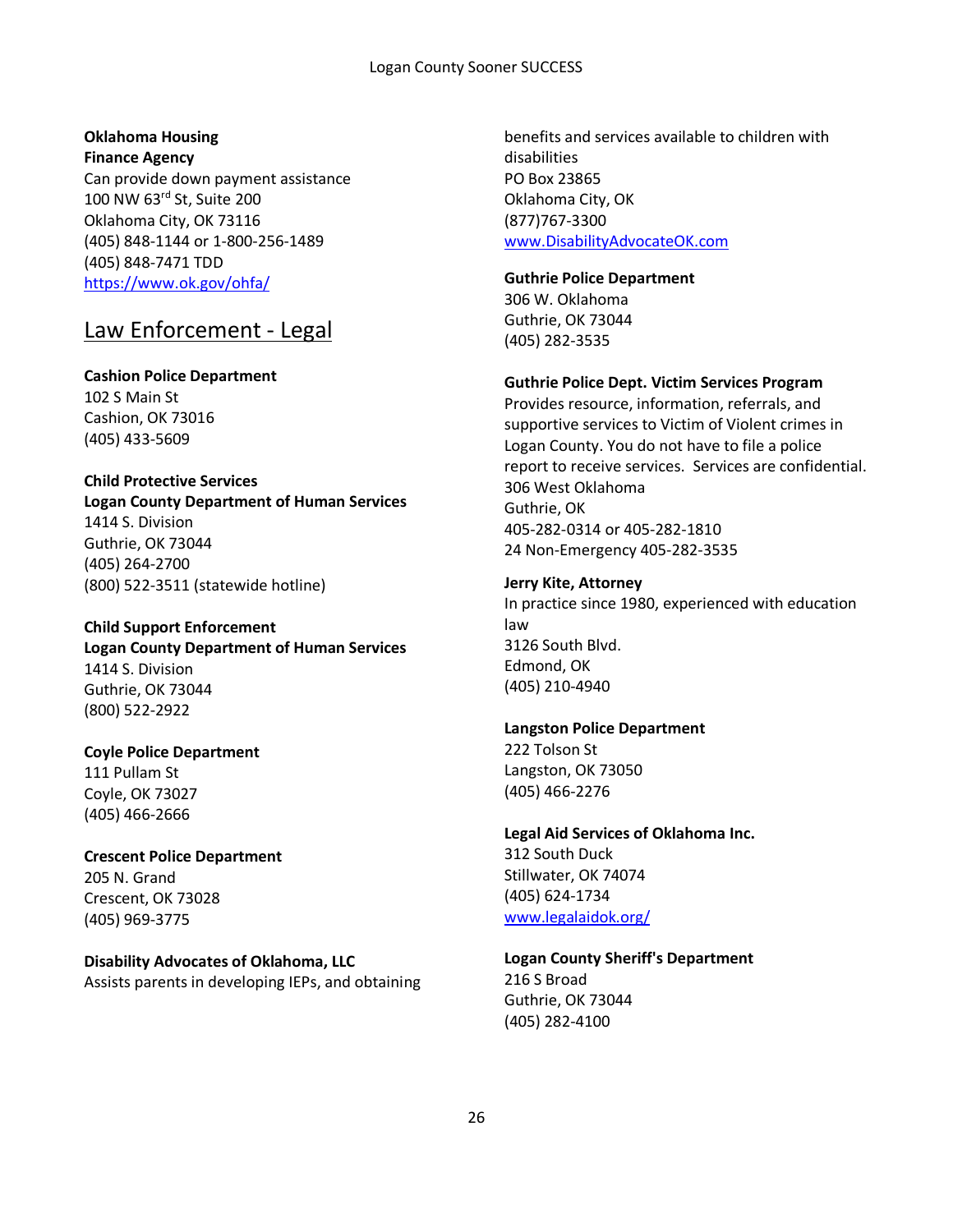## **Office of Juvenile Affairs**

201 W Oklahoma Ave Guthrie, OK 73044 (405) 282-6020 [www.ok.gov/oja](http://www.ok.gov/oja)

#### **Oklahoma Disability Law Center**

The Mission of the Oklahoma Disability Law Center, Inc. is to protect, promote, and expand the rights of people with disabilities 2915 Classen Blvd. 300 Cameron Building Oklahoma City, OK 73106 1-800-880-7755 (V/TDD) (405) 525-7755 (V/TDD) [www.okdlc.org](http://www.okdlc.org/)

# Parenting

# **Child Guidance**

Behavioral health services, child development and parent education, speech/language services; developmental screens offered through Oklahoma or Payne County Health Departments 123 Robert S. Kerr Ave, Suite 1702 Oklahoma City, OK 73102-6406

# **Children First – Oklahoma's Nurse Family Partnership**

Support women less than 29 weeks pregnant with first child; provides nurse visits to monitor pregnancy and baby; connects mother to resources; income guidelines apply (405) 271-7611

# **Iowa Tribe of Oklahoma Early Head Start Expectant Families Program**

Offering Free Prenatal Education Services that connects teens and women to resources in the community while offering support services through the entire pregnancy and several visits after baby is delivered. Visits are completed monthly, as a minimum and services focus on Family Development, Maternal Health, Preparing for Baby and Baby Development.

Provider travels, Accepting Applications, Native and Non-Native; Teens in any trimester, Woman in any trimester335588 E. 750 Rd Perkins, Ok 405-547-5826

## **Iowa Tribe of Oklahoma Early Head Start Home Based Program**

Offering the information, support and encouragement parents needs to help their child develop during the early years of life. Education specialist connects with family weekly in the home. Together the parent and provider come up with a teaching plan for the child. Learning opportunities will help the child learn routines, meet milestones and interact with parent. Provider travels, Accepting applications, Native and Non-Native, Ages: birth-3 years old 335588 E. 750 Rd Perkins, Ok 405-547-5826

## **Langston City/Logan County Stork's Nest**

**S**tresses the importance of early and regular prenatal care, offers culturally sensitive prenatal educational classes (developed by the **March of Dimes**) and encourages a variety of healthypregnancy and parenting activities. Women and their partners earn points for healthy pregnancy/ parenting activities and redeem these points for infant/toddler care items including diapers, wipes, clothing, bedding, hygiene items, educational toys, books and more**.** Classes on most third Saturdays of the month from 9:30AM – 12:30PM. Walk-ins are welcome! 203 SW Bond Street Langston, OK 405-203-7695

#### **Logan Community Services**

4710 S. Division Guthrie, OK 73044 (405) 282-5524 24 hours: (405) 282-7045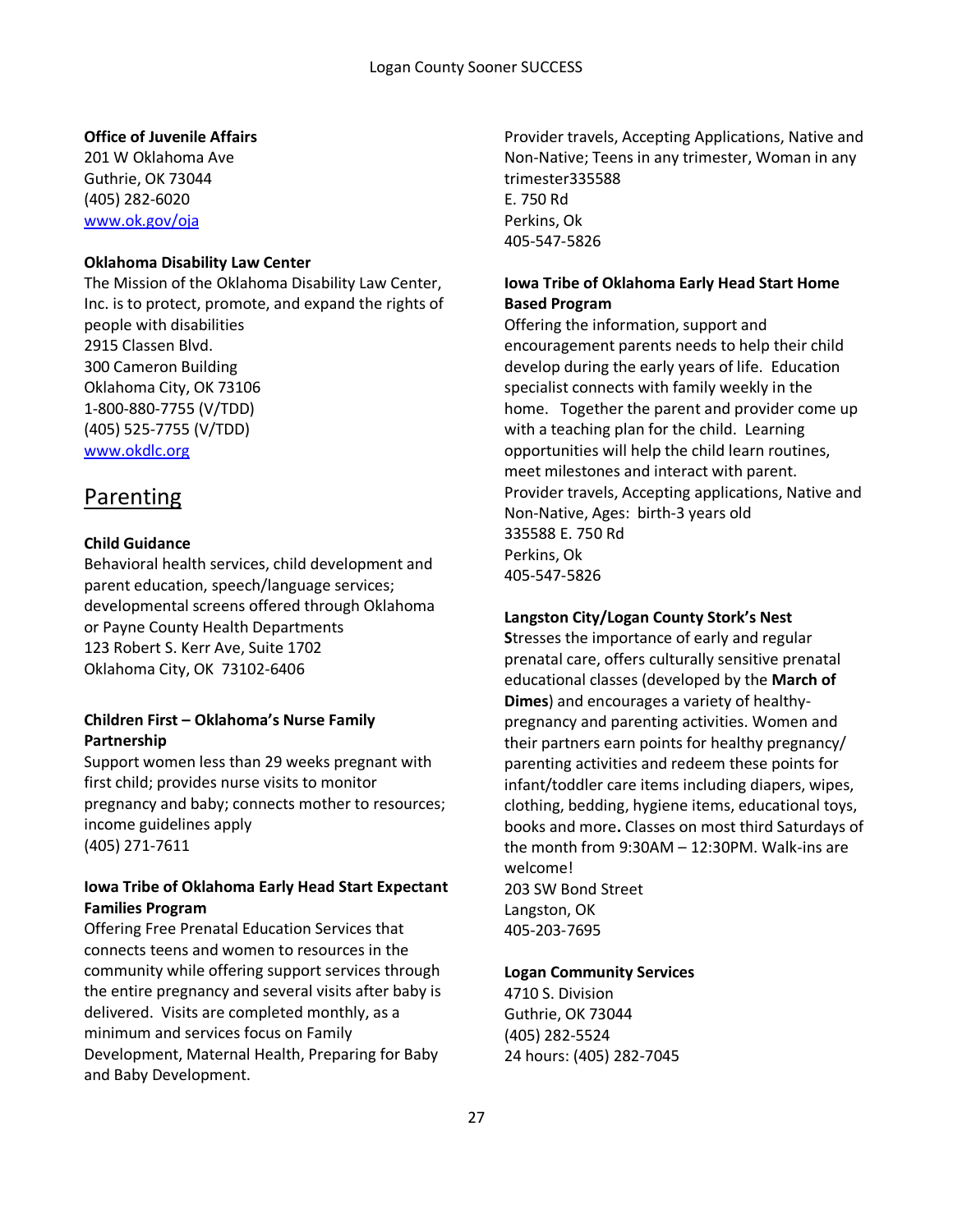## **Grandparents Raising Grandchildren**

Assistance available for school supplies, and holiday gifts. Support group meets at Community Church on the last Tuesday of each month from 5:30-7:00 p.m.; must RSVP to Talena Ford 512 E. Seward Road Guthrie, OK 73044 405-609-6551

## **Oklahoma Family Network**

Supports families of children and youth with special needs via emotional support, resource navigation, and ensuring quality healthcare for all children and families through strong and effective family/professional partnerships; provides mentoring for families of children with special needs 800 NE 15th Street, Suite 316 Oklahoma City, OK 73104 (405) 271-5072 oklahomafamilynetwork.org

## **WIC Peer Breastfeeding Counselors**

WIC mothers who live in your community and who have breastfed their own children. They have been carefully selected by WIC to help give new mothers information about feeding their babies. Logan County Health Department 215 Fairgrounds Rd., Suite A Guthrie, OK 73044 (405) 282-3485

# Recreation

# **Angel Fire Equestrian Center, Inc**

Faith based equestrian program; offers mentoring and tutoring programs; allows community service hours for youth 15121 E County Road 75 Coyle, OK 73027 (405) 466-1541

#### **Boy Scouts – Scouts BSA Troup 850**

224 E. Noble Ave Guthrie, OK 405-388-7761

#### **Camp ClapHans**

Summer camp for kids with special needs, ages 8 to 18, at J. D. McCarty Center in Norman, OK (405) 307-2814 [www.campclaphans.com](http://www.campclaphans.com/)

#### **Camp Fire – Heart of Oklahoma**

Offers a variety of camping experiences and outdoor groups, operates Camp CANOE for children with autism 3309 East Hefner Oklahoma City, OK (405) 478-5646

#### **Cavett Kids Foundation**

Camps and year-round programs free of charge to kids with chronic and life-threatening illnesses. Programs allow participants to have fun while connecting to peers with similar conditions 3801 N. Classen Blvd, Suite 300 Oklahoma City, OK (405) 271-2271 (Opt. 2) [www.cavettkids.org](http://www.cavettkids.org/)

#### **Coffee Creek Riding Center**

Therapeutic riding for children with disabilities. 17 E Coffee Creek Edmond, OK 73034 (405) 340-8377 coffeecreek.org

#### **Girl Scouts**

6100 North Robinson Avenue Oklahoma City, OK 405-528-GIRL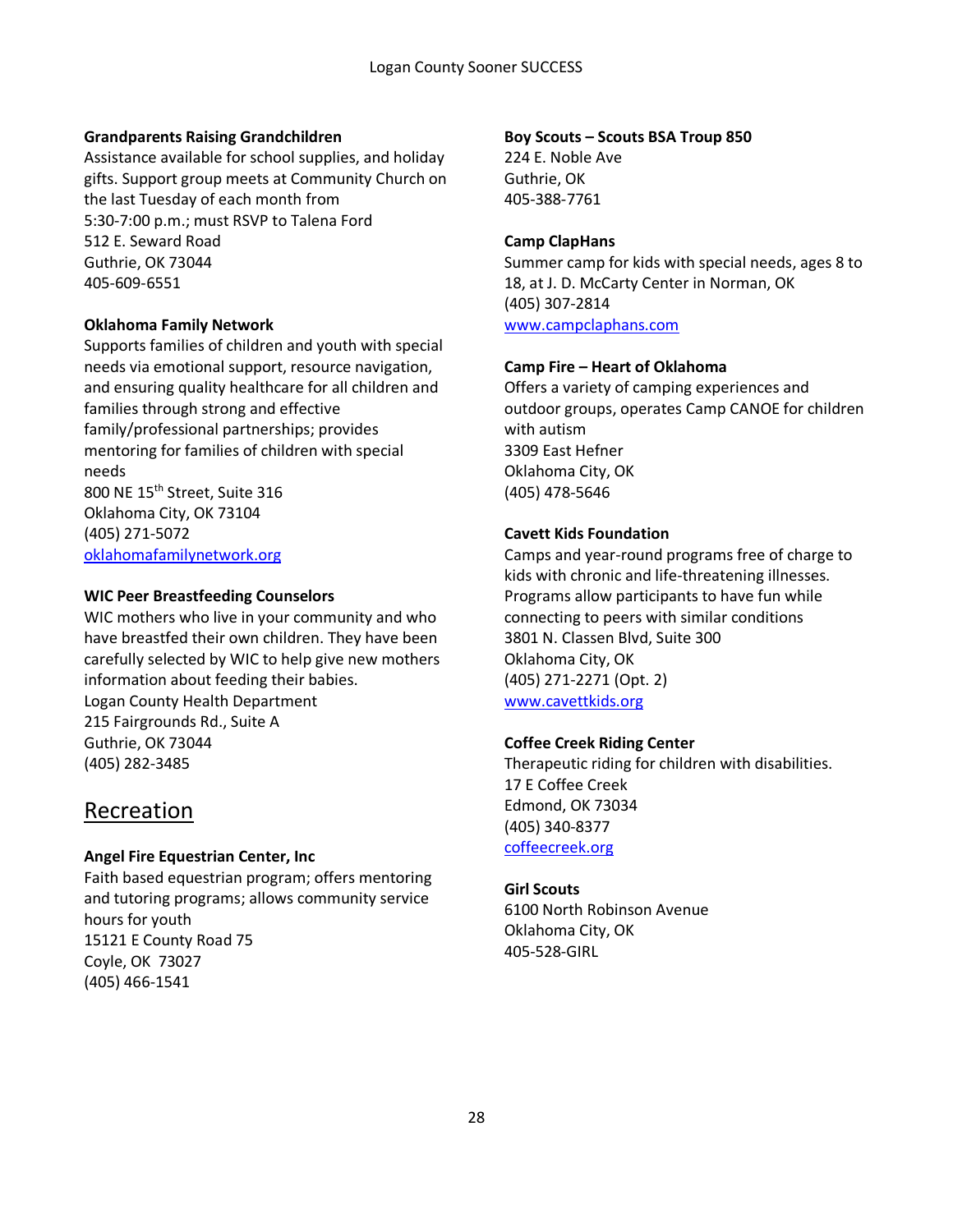#### Logan County Sooner SUCCESS

#### **Guthrie YMCA**

Fitness classes, summer camps, before and after school care 114 E. Oklahoma Avenue Guthrie, OK 73044 (405) 282 8206 [www.ymcaokc.org](http://www.ymcaokc.org/)

# **Make Promises Happen**

#### **Central Oklahoma Christian Camp**

Camping and outdoor recreational opportunities for persons with disabilities and serious illnesses. One Twin Cedar Lane Guthrie, OK 73044 1-800-299-2811 or (405) 282-2811 [www.centralchristiancamp.org](http://www.centralchristiancamp.org/)

#### **Logan County 4-H**

Provides opportunities for young people grow as individuals and master new skills that will benefit them throughout life, with the goal of participants giving back to their community through service 215 Fairgrounds Rd, Ste. B Guthrie, OK 73044 Phone: (405) 282-3331

#### **Miracle League of Edmond**

Baseball league for children and adults with special needs 711 Aberdeen Road Edmond, OK 73034 (405)850-7603

#### **Oklahoma Special Olympics**

State Headquarters 6835 S Canton Ave Tulsa, OK 74136 (918) 481-1234 [www.sook.org](http://www.sook.org/)

#### **Simple Life Center**

Community center offering classes, tutoring, and technology free entertainment 324 N. 19<sup>th</sup> Street Guthrie, OK 73044 (405) 318-9892

#### **Turning Point Riding Center**

Turning Point believes people with disabilities can build and sustain rewarding futures that contribute to our community. And we focus on four program areas to support their success: Therapeutic Riding, HorseTales Literacy, Mobile Mini Programs, and At Risk Youth 385 S Country Club Rd., Stillwater, OK 74074 (405) 269-2225

#### **Wheelchair Getaways of Oklahoma**

Accessible Van Rentals (405) 503-2676 [www.wheelchairgetaways.com](http://www.wheelchairgetaways.com/)

# Resource Information

#### **Crescent Community Library**

403 E. Monroe Crescent, OK 73028 (405) 969-3779

#### **Guthrie Public Library**

Serves all of Logan County. To obtain a library card; visit the library, fill out an application. You will need proof of a Logan County address such as a photo ID and a bill, check, piece of mail, etc. that states the applicant's name and current address. Services include public access computers, wireless internet access, notary public and events for children, tweens, teens and adults 201 N. Division Guthrie, OK 73044 (405) 282-0050 [www.guthrie.okpls.org](http://www.guthrie.okpls.org/)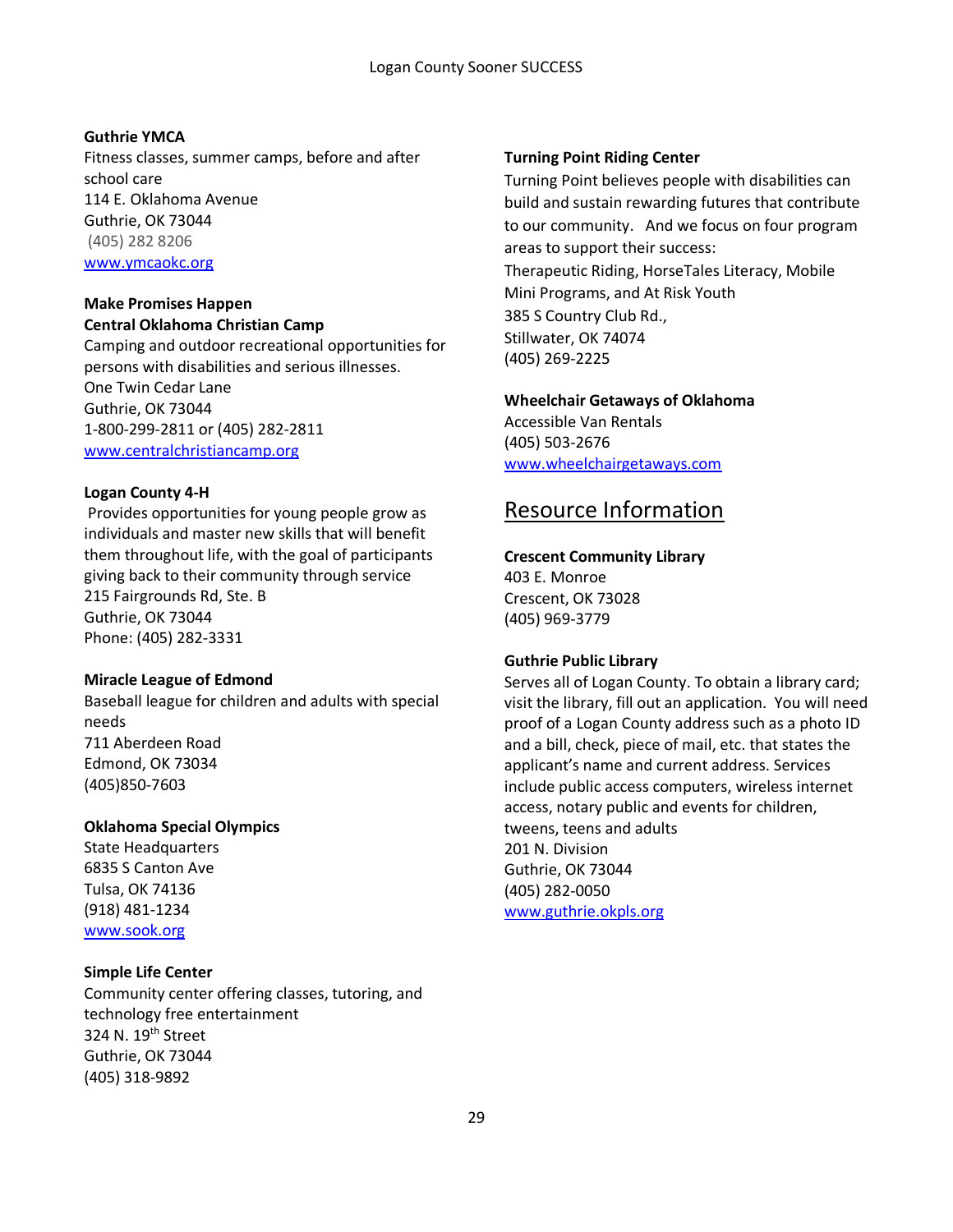#### **Logan County Partnership**

Coalition that meets monthly on the 4<sup>th</sup> Thursday of each month at the Mercy Hospital at 12:00 noon Offers the opportunity to share resources, network, create awareness, identify gaps in services, and advocate for families in Logan County. All who care for or about children are encouraged to attend providers, parents, community members. Contact: Brandy Parks (405) 431-0709

# **National Resource Center for Youth Services (NRCYS)**

Resources for the youth services community; provides training and technical assistance Schusterman Center 4502 E. 41st St., Bldg. 4W Tulsa, OK 74135-2512 (918) 660-3700 [www.nrcys.ou.edu/](http://www.nrcys.ou.edu/)

# **OCCY**

**Oklahoma Commission on Children & Youth** Improvement of children's services 1111 N. Lee Ave, Ste 500 Oklahoma City, Ok 73103 (405) 606-4900 or 1-866-335-9288 [www.okkids.org](http://www.okkids.org/)

#### **ODDC**

#### **Oklahoma Developmental Disabilities Council**

2401 NW 23rd St., Ste.74 Oklahoma City, OK 73107 1-800-836-4470 (405) 521-4984 [www.okddc.ok.gov](http://www.okddc.ok.gov/)

#### **Sooner SUCCESS**

Information and resource referral for families of children and youth, birth to 21 years of age, with one or more of the following: developmental delay or disability, chronic health care needs,

abuse/neglect issues, and mental health needs. Contact: Brandy Parks (405) 471-0709 <http://soonersuccess.ouhsc.edu/>

# Respite

#### **Areawide Aging Agency, Inc.**

4101 Perimeter Center Drive, Ste. 310 Oklahoma City, OK 73112 (405) 942-8500 [www.areawideaging.org](http://www.areawideaging.org/)

#### **Developmental Disabilities Respite Voucher Program**

Individual must have a diagnosis of a developmental disability, income eligibility applies, contact Vickie Thomas (405) 521-6521

#### **Sooner SUCCESS**

Administers the Lifespan Respite Grant Voucher program 940 NE 13<sup>th</sup>, Nicolson Tower, Suite 3890 Oklahoma City, OK 73104 1-877-441-0434 <http://soonersuccess.ouhsc.edu/>

#### **SSI-DCP**

Respite vouchers for children receiving SSI. Application taken at OKDHS county office 1414 S. Division Guthrie, OK 73044 (405) 264-2700 [http://www.okdhs.org/countyoffices/Pages/loganh](http://www.okdhs.org/countyoffices/Pages/loganhome.aspx) [ome.aspx](http://www.okdhs.org/countyoffices/Pages/loganhome.aspx)

#### **VA Caregiver Support Program**

Respite for caregivers supporting a veteran, contact Marie Williams-Vaught Oklahoma City VA Health Care System (405) 456-5935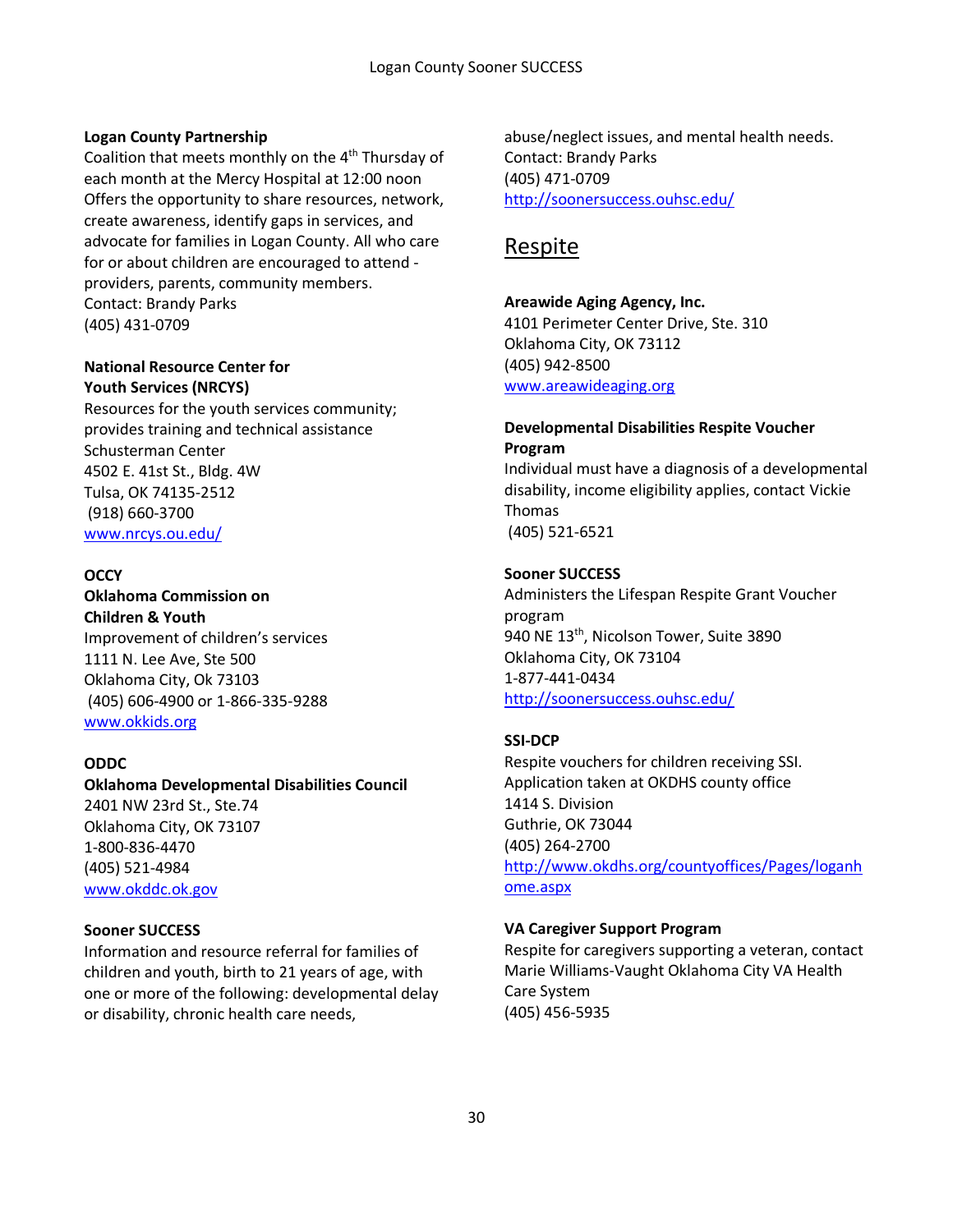# Support and Advocacy Groups

## **Autism Oklahoma**

Support Groups 13919-B N. May Avenue #106 OKC, OK 73134 (405) [315-6337](tel:4053156337) [www.autismoklahoma.org](http://www.autismoklahoma.org/)

## **Bikers Against Child Abuse**

Exists to provide aid, comfort, safety, and support for children that have been sexually, physically, and emotionally abused. Membership meetings the second Sunday of the month at 2:00 B.A.C.A. Central OK Chapter 8608 NE 10<sup>th</sup> St. Midwest City, OK (405) 388-7755 www.Oklahoma.bacaworld.org

## **Brain Injury Alliance of Oklahoma, Inc.**

Advocacy organization for survivors of brain injury; educates survivors, family members and the public; offers support groups 3015 E. Skelly Drive Tulsa, OK 74105 (405) 928-1647 [www.braininjuryoklahoma.org](http://www.braininjuryoklahoma.org/)

# **CASA**

# **Court Appointed Special Advocates**

Specially trained volunteers who speak for the best interest of abused and neglected children in the court system 116 N. Broad Guthrie, OK 73044 (405) 293-6200 **[http://www.casaforkids.com](http://www.casaforkids.com/)**

# **Center for Learning and Leadership/UCEDD OUHSC**

Federally designated University Center for Excellence in Developmental Disabilities; provides education, community services and technical assistance and conducts research P.O. Box 26901 Room 342 Oklahoma City, OK, 73126 (405) 271-4500 [www.ouhsc.edu/thecenter](http://www.ouhsc.edu/thecenter)

#### **Children's Behavioral Health Network**

Provides family to family support and education for children, youth, young adults and their families who have behavioral health experiences. Works to improve access to appropriate behavioral health services, assists and prepares families to effectively communicate their needs and provide opportunities to shape children's behavioral health services. Theresa Sharp - Coordinator (405) 271-5072 877-871-5072 [http://oklahomafamilynetwork.org/ofn/about](http://oklahomafamilynetwork.org/ofn/about-us/programs/childrens-behavioral-health-network/)[us/programs/childrens-behavioral-health-network/](http://oklahomafamilynetwork.org/ofn/about-us/programs/childrens-behavioral-health-network/)

## **Cystic Fibrosis Foundation Sooner Chapter**

Provides services, assistance, and program activities to the state of Oklahoma through efforts to both educate people about cystic fibrosis and to raise funds for research. 8904 Silver Hill Dr. Oklahoma City, OK 73132 405-787-0056 <https://www.cff.org/OKC/>

#### **Down Syndrome Association of Central Oklahoma**

Raises awareness and promotes inclusion for individuals with Down syndrome 521 W. Wilshire Blvd. Suite 130 Oklahoma City, OK 73116 405-600-9981 [www.dsaco.org](http://www.dsaco.org/)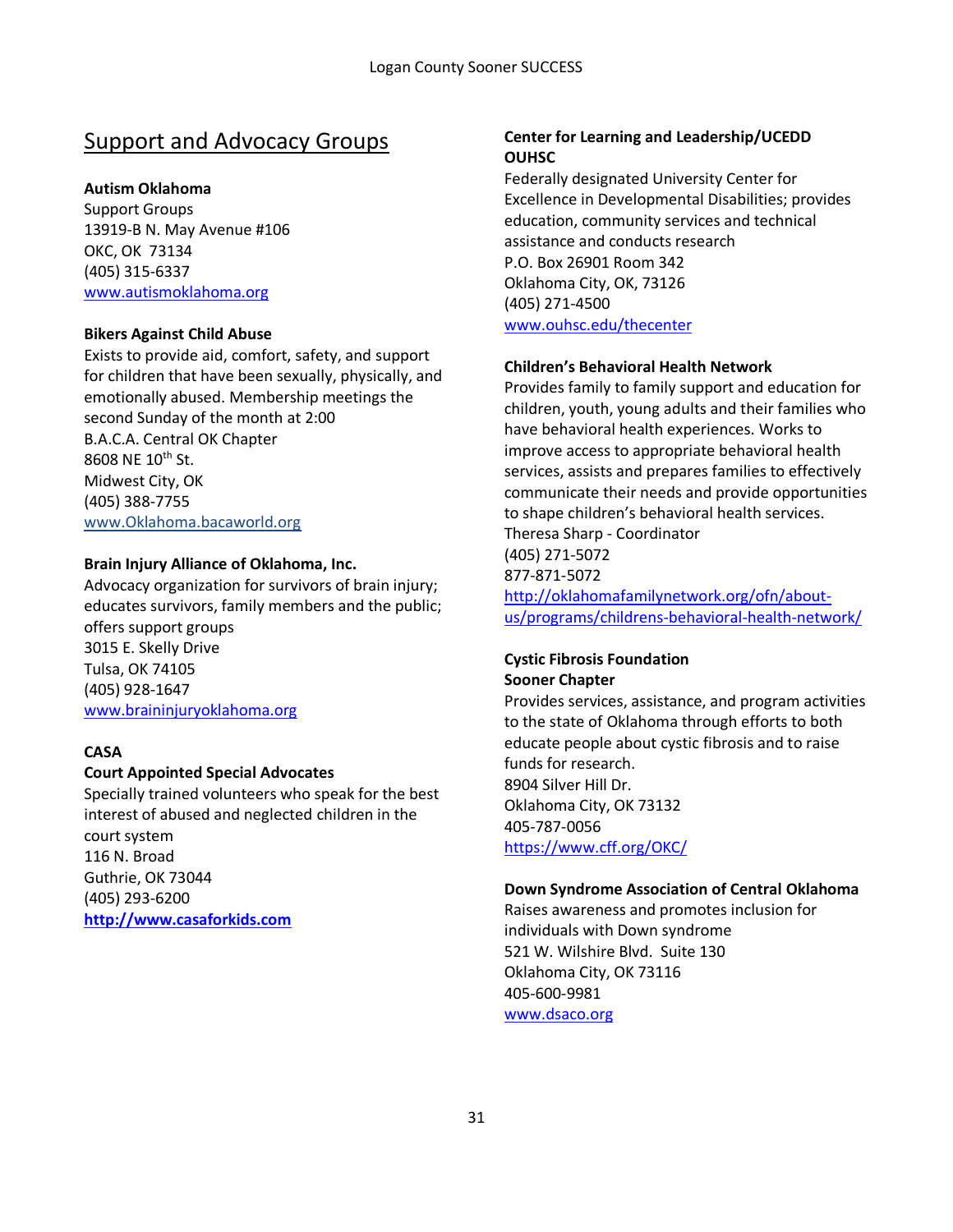#### **Decoding Dyslexia - OK**

An advocacy organization working on increasing access to services for individuals with dyslexia decodingdyslexiaok.org

#### **The Kids' Place**

Faith based grief support 1135 E. 9<sup>th</sup> Street Edmond, OK (405) 844-KIDS Kidsplaceok.org

#### **Mental Health Association Oklahoma (MHAOK):**

Mental Health Association Oklahoma is a statewide, nonprofit organization dedicated to promoting mental health, preventing mental disorders, and achieving victory over mental illness through free and virtual advocacy, education, research, service, and housing. We also offer several free, statewide, and virtual services, including, but not limited to: English and Spanish Adult Support Groups, Mental Health Screenings for Ages 11-24, and an Assistance Center for Navigating Community Resources. 400 N. Walker Ave. Oklahoma City, OK 73101 (405) 943-3700 <https://mhaok.org/>

#### **Muscular Dystrophy Association**

Devoted to research into 40 neuro-muscular diseases including Spinal Muscular Atrophy, ALS (Lou Gehrig's disease), Myasthenia Gravis, Charcot-Marie-Tooth, Friedreich's Ataxia, Polymyositis, Muscular Dystrophy, and more. MDA offers services to those diagnosed with one of these diseases. Services include clinic visits, therapy evaluations, medical equipment, summer camp, and resource and referral. 5601 NW 72nd St., #124 Oklahoma City, OK 73132 (405) 722-8001

[www.mda.org](http://www.mda.org/)

**NAMI Oklahoma National Association of Mental Illness** 3812 N Santa Fe, Suite 305 Oklahoma City, OK 73118 (405) 607-6018 [www.nami.org](http://www.nami.org/)

## **National Prader-Willi Syndrome Association PWSA of Oklahoma** 230 W. Woodrow Place Tulsa, OK 74106 918-406-3845 <https://www.pwsausa.org/oklahoma-chapter/>

#### **OK - AHEAD**

# **Oklahoma Association on Higher Education and Disabilities** Advocates for disability service providers and the students they serve. PO Box 42152 Oklahoma City, OK 73123 [www.ok-ahead.org/index.html](http://www.ok-ahead.org/index.html)

#### **Oklahoma Council of the Blind**

Non-profit seeking to increase the independence, equal opportunity, and quality of life for all blind and visually impaired individuals in Oklahoma P.O. Box 1478 Oklahoma City, OK 73101 877-578-6212 [www.Okcb.org](http://www.okcb.org/)

#### **Oklahoma Disability Law Center**

Provides legal services, systems advocacy, and educates on legal rights of people with disabilities. 2915 Classen Blvd. 300 Cameron Building Oklahoma City, OK 73106 (405) 525-7755 (V/TDD) or 1-800-880-7755 (V/TDD) [www.oklahomadisabilitylaw.org](http://www.oklahomadisabilitylaw.org/)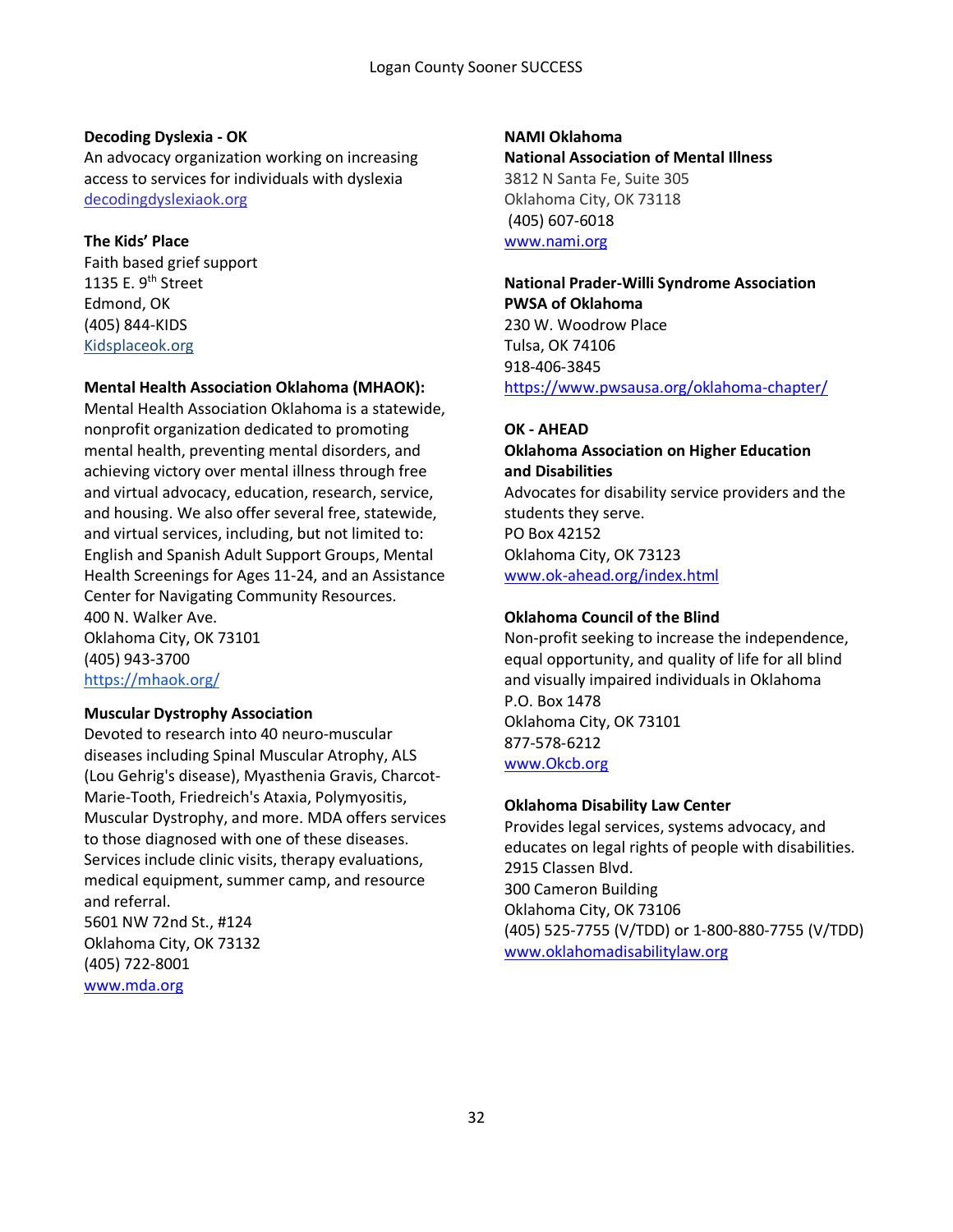#### **Oklahoma Autism Network**

Provides education and research related to autism 1200 North Stonewall Avenue Oklahoma City, OK 73117 (405) .271.7476 <http://www.okautism.org/default.asp>

# **Oklahoma Developmental Disabilities Council (ODDC)**

Training and advocacy programs including the Youth Leadership Forum and Partners in policymaking (405) 521-4984 [www.okddc.ok.gov](http://www.okddc.ok.gov/)

## **Oklahoma Family Network**

Links trained mentors to family members who are just starting out in raising a child who has developmental delays, medical needs, or a disability and provides trainings. PO Box 21072 Oklahoma City, OK 73156 (405) 271-5072 or 1-877-871-5072 [www.oklahomafamilynetwork.org](http://www.oklahomafamilynetwork.org/)

# **Oklahoma People First (OPF)**

Statewide self-advocacy group run for and by people with developmental disabilities 1145 E. Main Norman, OK 73071 (405) 701-2077 [www.okpeoplefirst.org](http://www.okpeoplefirst.org/)

#### **Spina Bifida Association**

Information and directory of clinics at website. 1600 Wilson Blvd, Suite 800 Arlington, VA 22209 (800) 621-3141 <http://spinabifidaassociation.org/>

# **TARC**

Serving individuals with developmental disabilities and their families, through a network of programs including parent and family support, self-advocacy, public policy and advocacy, grief support, and Oklahoma Advocates Involved in Monitoring

2516 E. 71<sup>st</sup> Suite A Tulsa, OK 74136 (800) 688-TARC **[http://www.ddadvocacy.net](http://www.ddadvocacy.net/)**

# Technology and Medical Equipment

## **ABLE Tech**

Provides assistive technology training and services; operates the Oklahoma Durable Medical Equipment Reuse program 1514 W. Hall of Fame Road Stillwater, OK 74078-2026 (405) 744-9864 [www.okabletech.org](http://www.okabletech.org/)

#### **Advanced Medical Equipment**

17224 S. Division Guthrie, OK 73044 (405) 260-1588 Fax (405) 260-1589

#### **Guthrie Home Care Medical Equipment**

307 N. Division Guthrie, OK 73044 (405) 282-6676

## **Oklahoma Durable Medical Equipment Reuse Program (OKDMERP)**

Free used medical equipment; priority given to SoonerCare members 3325 North Lincoln Boulevard Oklahoma City, OK 73105 (405) 523.4810 Fax (405) 523-4811 [www.okabletech.org](http://www.okabletech.org/)